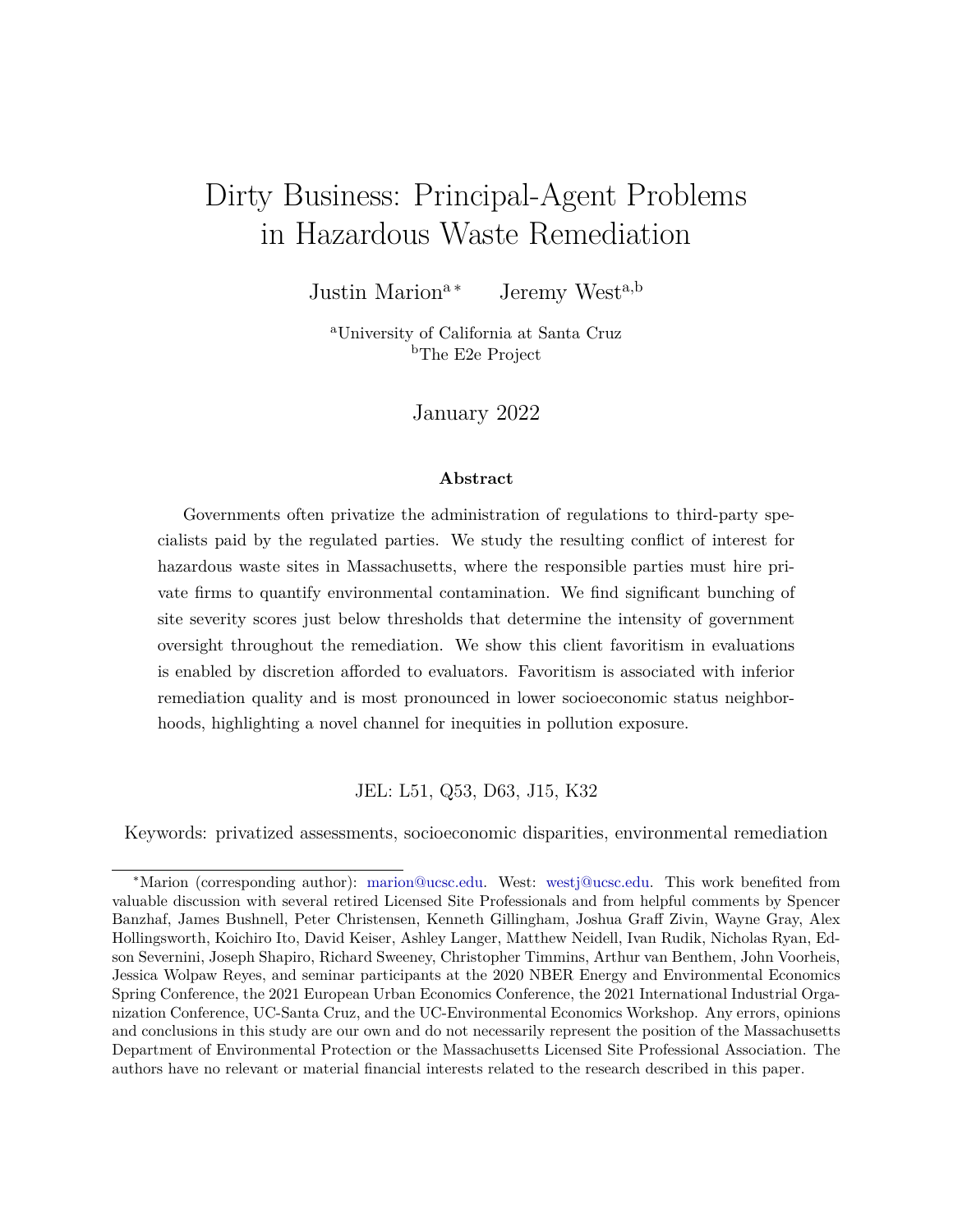### **1 Introduction**

Government regulations are often officially enforced by private third-party agents hired by the very parties subject to the regulations. Examples of such arrangements include credit ratings, emissions monitoring, and food safety inspections, to name a few [\(White,](#page-23-0) [2010;](#page-23-0) [Duflo](#page-21-0) [et al.,](#page-21-0) [2013a,](#page-21-0)[b;](#page-21-1) [Lytton and McAllister,](#page-22-0) [2014;](#page-22-0) [Oliva,](#page-22-1) [2015\)](#page-22-1). This delegation of administrative duties to the private sector is attractive to government agencies. It leverages the expertise of firms and their cost-containment motive, and it shifts some of the fiscal burden off of government budgets. However, a principal-agent problem arises. The evaluator's assessment may be driven by the client's interests and not necessarily the interests of society, leading to an inefficient provision of the regulated quantity (pollution, food safety, etc). The biased assessments that result from this conflict of interest have been established in several empirical studies, for instance in [Jin and Leslie](#page-22-2) [\(2003\)](#page-22-2). Less well studied are the distributional consequences, which could arise either from the subjective biases of the agent or if the agents' incentives lead to inequitable outcomes of enforcement.

In this study, we provide evidence regarding the efficiency and distributional effects of privatizing the administration of regulation in the context of hazardous waste site remediation in Massachusetts. Although the state provides umbrella regulatory enforcement, the party responsible for the environmental contamination is legally required to hire a private firm, called a Licensed Site Professional (LSP), to assess the site's severity. The state then relies upon these evaluations in order to target government oversight of site remediation towards the most serious spills. A conflict of interest thus arises: the state requires accurate assessments to be able to efficiently monitor site cleanups, whereas responsible parties may prefer discounted assessments in order to reduce their private costs of remediation.

We begin by presenting a model of the incentives for misreporting site severity assessments that demonstrates a novel channel through which inequities in pollution exposure can arise from regulatory enforcement. In our model, remediation raises the value of the property where the contamination occurred, providing a private benefit to the responsible party for site cleanup in addition to the positive externality for the broader neighborhood. When the property value gain is small, the polluter wants to put inefficiently low effort into site cleanup and will demand an inaccurate assessment of site severity to obtain less government oversight. Misreporting by the assessor will therefore be more common for sites in poor neighborhoods with a low willingness-to-pay for environmental amenities, and cleanup outcomes will be worse. This ties together two distinct mechanisms presented in the environmental justice literature: that environmental regulations may be differentially applied depending on race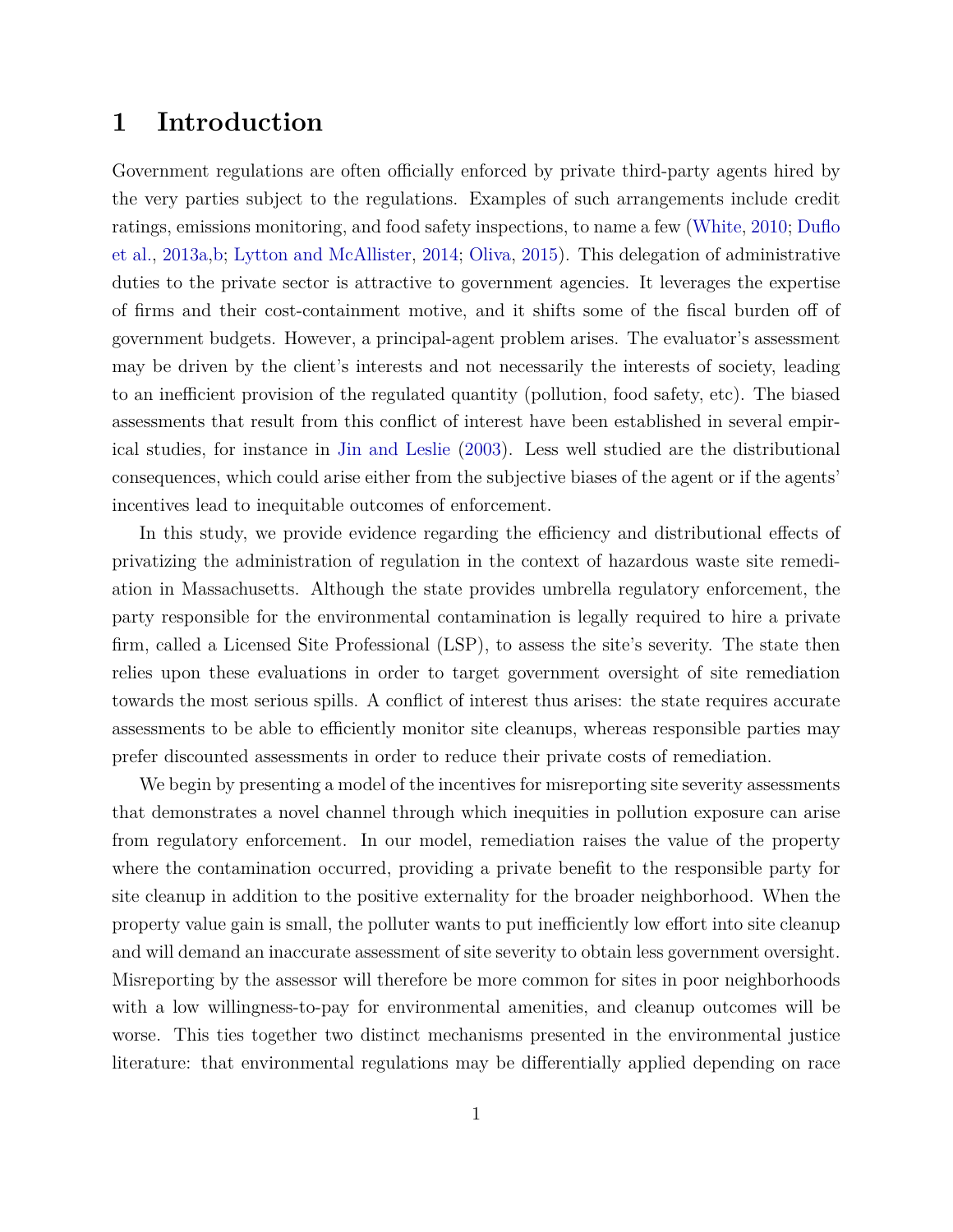and income, and that market forces lead racial minorities and the poor to experience more pollution because of a lower environmental willingness-to-pay.

Guided by this model of the theoretical incentives for misreporting site severity assessments, we present three sets of empirical evidence from this setting. First, we demonstrate that LSPs provide favoritism to their clients, which is enabled in part by the discretion that they have in conducting their evaluations. Second, we find that this client favoritism is associated with adverse environmental consequences including lower quality site cleanups and reduced government oversight of comparatively more serious sites. Finally, we show that this client favoritism has adverse equity consequences. The principal-agent problem is most pronounced for sites located in neighborhoods with lower income, lower property values, lower education, and a greater racial minority population share.

To arrive at these findings, we study discontinuities in the scoring criteria that the government required to categorize sites according to their severity. Using a government-specified scoresheet called the Numerical Ranking System (NRS), LSPs assigned each contamination site a quantitative score that denotes the site's potential impact on human and ecological populations. Based almost exclusively on this NRS score, each site was then classified into one of four distinct severity categories called tiers. More hazardous spills (with more serious tier classifications) receive greater scrutiny and oversight throughout the site cleanup by the government. We exploit this discontinuous regulatory process in several ways.

By examining the the distribution of NRS scores, we find substantial bunching just below the tier thresholds. We view this bunching as compelling evidence that LSPs manipulate site severity evaluations in favor of their clients. Although LSPs potentially face legal, reputation, or psychic costs from misreporting, they have an incentive to report downgraded scores if responsible parties share some of the associated (cleanup cost-savings) surplus with LSPs.<sup>1</sup> Altogether, this score bunching has a significant impact on the composition of tier classifications. The most prominent tier cutoff is between Tier II (less severe) and Tier I (more severe), due to its location within the NRS distribution.<sup>2</sup> If the score distribution were instead smooth across this threshold – as would be expected absent manipulation – then the total number of sites receiving the more involved Tier I government oversight of remediation would increase by more than 40 percent.

We further show that discretion afforded to LSPs in conducting their site evaluations appears to directly facilitate this NRS score manipulation. We examine LSPs' use of a

<sup>1</sup>Responsible parties can share this surplus with LSPs either explicitly or implicitly via repeated business.

<sup>&</sup>lt;sup>2</sup>As Section [3](#page-8-0) describes in more detail, the Tier I category is subdivided in order of decreasing severity into Tiers IA, IB, and IC. Along with Tier II, these serve as the four distinct tier classifications in the NRS.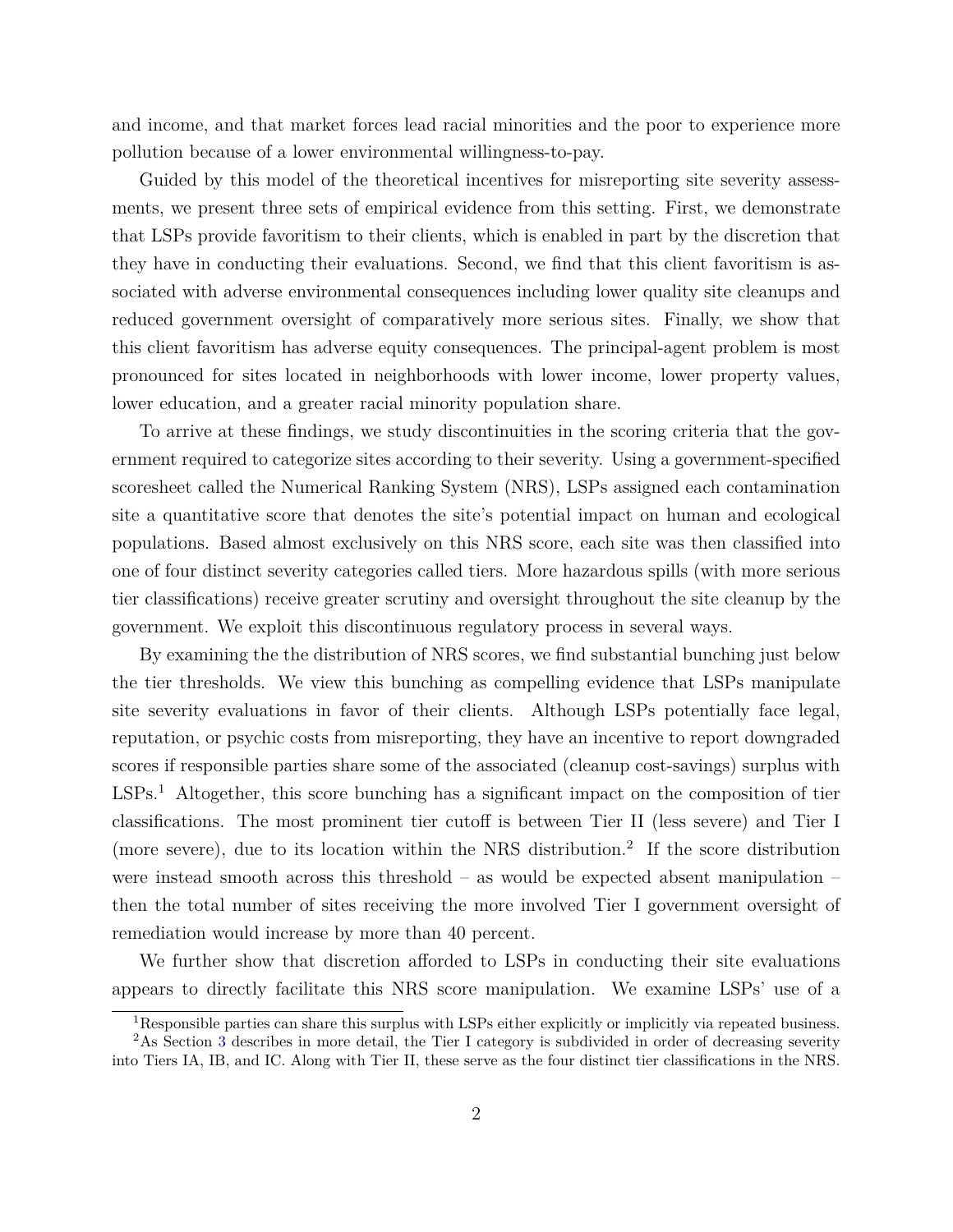NRS sub-score component that allows for score adjustments based entirely on the subjective judgment of the LSP. Empirically, these adjustments are rarely used, except for marginal sites that would otherwise be classified into a more severe tier. Holding other NRS components constant, setting these subjective adjustments to zero would alone increase the number of Tier I sites by 13 percent, or one-third of the total incidence of score manipulation.<sup>3</sup>

Next, we explore how site characteristics vary discontinuously across tier thresholds to provide evidence of the environmental and equity consequences of assessment favoritism. As predicted by the model, we find that sites just barely receiving a Tier II classification are substantially less likely to be cleaned to a permanent solution that involves "no significant risk" and are more likely to achieve remediation resolution through land use restrictions as opposed to a complete removal of the hazardous material. This evidence supports that the conflict of interest leads to a lower quality cleanup of more severe spills, which amplifies the welfare consequences of favoritism in LSPs' site evaluations.

We then consider the heterogeneous consequences of client favoritism by estimating how predetermined socioeconomic characteristics of site Census Tracts vary across tier thresholds. We find that income, property values, education, and white population share all increase discontinuously at the Tier I/II threshold. This implies that sites located in neighborhoods with lower socioeconomic status are more likely to be manipulated to fall under the Tier I threshold, and therefore the adverse impacts of NRS manipulation are concentrated among disadvantaged populations. This result is consistent with the prediction of our theoretical model that score manipulation is less likely in neighborhoods with greater willingness-to-pay (or ability-to-pay) for environmental amenities such as high-quality site remediation.

Finally, we examine a 2014 reform that eliminated the role of site scoring in tier classification, thereby significantly limiting the role of subjective agent assessment. Not only did the share of sites classified in the most favorable tier drop substantially, but the socioeconomic gap between Tier I and Tier II sites subsequently narrowed, lending further support to our finding that manipulation of regulations pertaining to hazard site remediation has disparate effects depending on local socioeconomic characteristics.

Our study has several important policy implications and contributes to multiple strands of the literature. Most broadly, we add to a growing literature on the incentives and consequences of agents hired to serve in public policy administration capacities (e.g. [Oliva,](#page-22-1) [2015;](#page-22-1) [Fisman and Wang,](#page-21-2) [2017;](#page-21-2) [Blonz,](#page-20-0) [2018;](#page-20-0) [Jin and Lee,](#page-22-3) [2018;](#page-22-3) [Dee et al.,](#page-21-3) [2019;](#page-21-3) [Gillingham et al.,](#page-21-4)

<sup>3</sup>This is an upper bound of the effect of eliminating this subjective criterion entirely, as LSPs might (further) adjust other NRS sub-score components in lieu of an explicitly discretionary factor.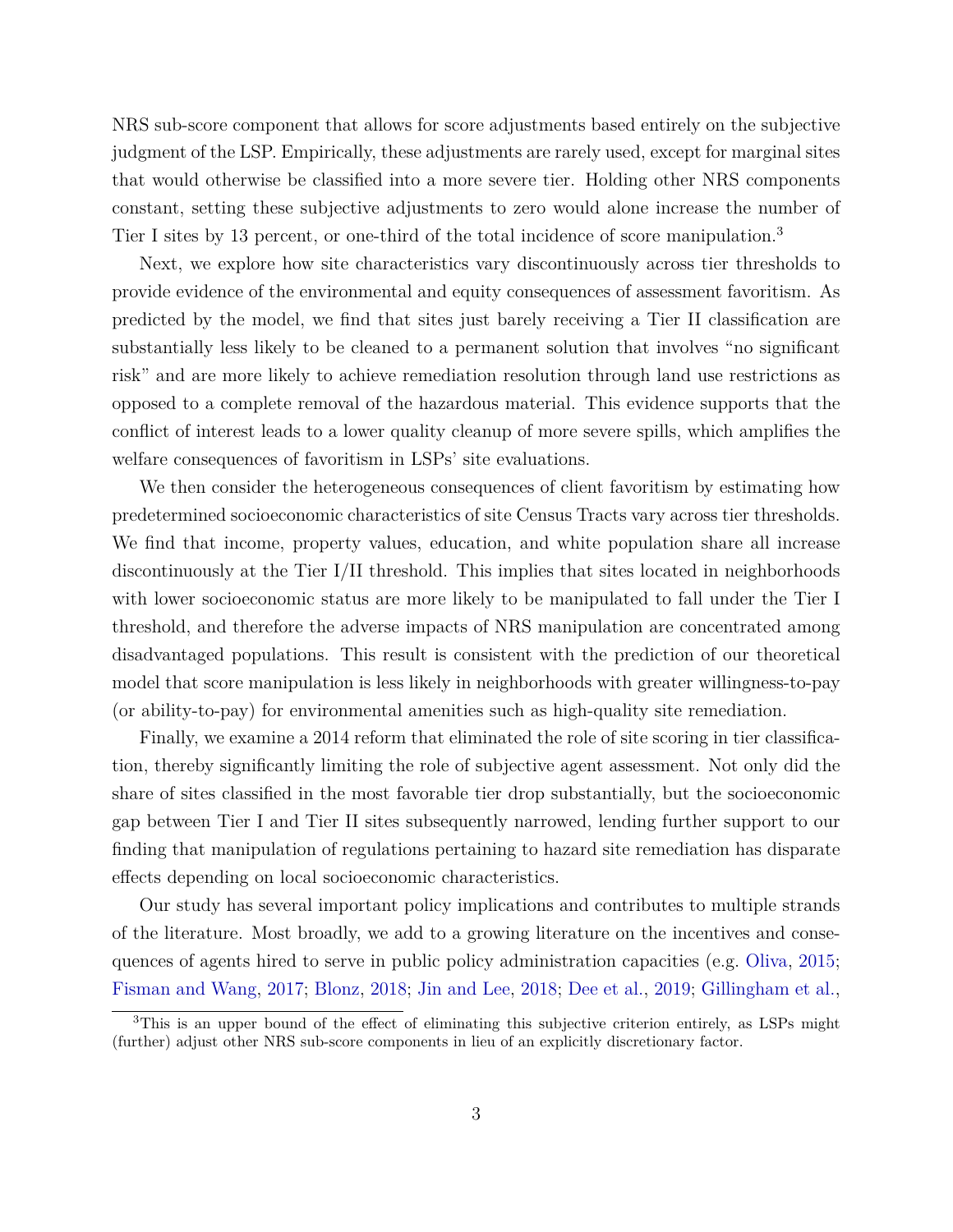[2019;](#page-21-4) [Reynaert and Sallee,](#page-22-4) [2019\)](#page-22-4). The potential conflicts of interest that may arise from third-party assessments are shown by [Duflo et al.](#page-21-0) [\(2013a,](#page-21-0)[b\)](#page-21-1), who study the monitoring of emissions for industrial plants in India.<sup>4</sup> As in our setting, privatized evaluators report emissions levels that are just below regulatory thresholds, and a field experiment shows that truth-telling incentives reduce both scoring manipulation by evaluators and pollution emissions by firms. In addition to better-aligning economic incentives for honesty, recent work supports that increased oversight also improves the behavior of government agents [\(Borcan](#page-20-1) [et al.,](#page-20-1) [2017;](#page-20-1) [West,](#page-23-1) [2018;](#page-23-1) [Calvo et al.,](#page-21-5) [2019\)](#page-21-5). Our findings speak to a third mechanism: we show that discretion by third-party evaluators can exacerbate incentives for misbehavior.

We also contribute to the literature examining hazardous waste sites and their remediation. This literature has generally (though not always) estimated beneficial impacts of site cleanup on surrounding communities. Whereas [Greenstone and Gallagher](#page-22-5) [\(2008\)](#page-22-5) find little effect of Superfund status on nearby housing values, other studies find significant price appreciation upon waste site cleanup, with benefits concentrated in areas with low property values (e.g. [Gamper-Rabindran and Timmins,](#page-21-6) [2013;](#page-21-6) [Haninger et al.,](#page-22-6) [2017\)](#page-22-6). The literature also shows beneficial effects of waste site remediation for health outcomes and cognitive development [\(Currie et al.,](#page-21-7) [2011;](#page-21-7) [Persico et al.,](#page-22-7) [2019\)](#page-22-7). Prior work on hazard sites demonstrates that spill likelihood is affected by the financial status of the site owner [\(Cohn and Deryugina,](#page-21-8) [2018\)](#page-21-8). Our findings highlight that, even following a spill, there is substantial heterogeneity in site remediation quality depending on site-specific factors.

In doing so, we also join a significant environmental justice literature that considers differences in exposure to pollution by race or income. As described in a detailed review of this literature by [Banzhaf et al.](#page-20-2) [\(2019\)](#page-20-2), differential exposure can arise due to the initial siting of pollution, from household sorting by willingness-to-pay for environmental amenities, or by disparities in the enforcement of regulation. Our study provides new evidence for the last of these channels, for which the existing evidence is mixed. Whereas [Lavelle and Coyle](#page-22-8) [\(1992\)](#page-22-8) find that court-assessed penalties for violating environmental regulations are lower in high-minority areas, other studies find no or minimal disparities in pollution regulation enforcement by the local racial or income composition [\(Gupta et al.,](#page-22-9) [1996;](#page-22-9) [Viscusi and](#page-23-2) [Hamilton,](#page-23-2) [1999;](#page-23-2) [Gray and Shadbegian,](#page-21-9) [2004;](#page-21-9) [Shadbegian and Gray,](#page-22-10) [2012\)](#page-22-10). We present some of the only evidence of clearly intentional differences in the implementation of pollution regulations across areas of differing socioeconomic status.

Finally, our results relate to the literature on willingness-to-pay for environmental ameni-

<sup>4</sup>See [Shimshack](#page-23-3) [\(2014\)](#page-23-3) for a broader discussion of the literature on environmental compliance monitoring.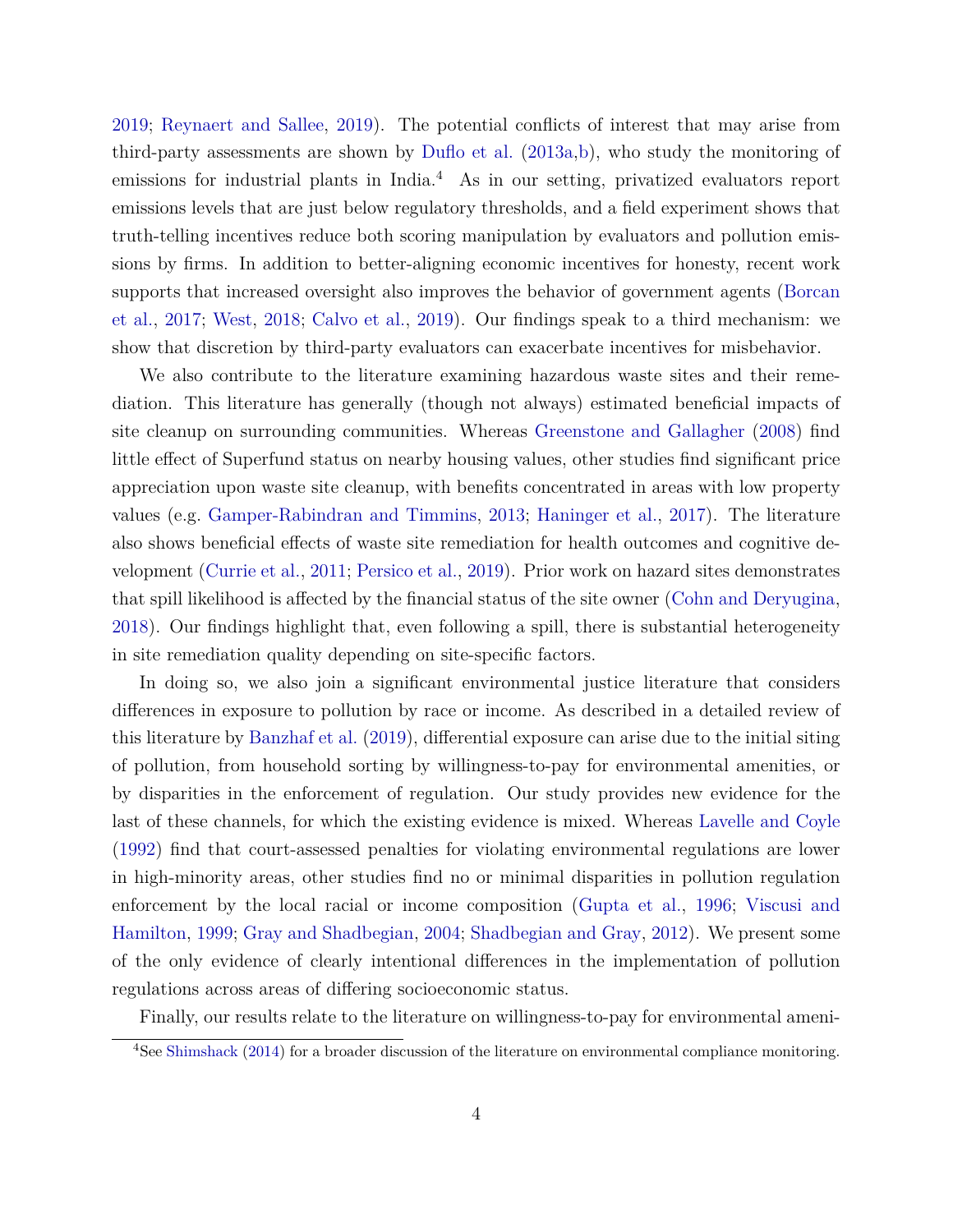ties. Numerous studies show that heterogeneous household willingness-to-pay leads to socioeconomic differences in pollution exposure through residential sorting (e.g. [Banzhaf and](#page-20-3) [Walsh,](#page-20-3) [2008;](#page-20-3) [Crowder and Downey,](#page-21-10) [2010;](#page-21-10) [Gamper-Rabindran and Timmins,](#page-21-11) [2011;](#page-21-11) [Depro](#page-21-12) [et al.,](#page-21-12) [2015\)](#page-21-12). The evidence we present in this paper is consistent with these findings through an analogous mechanism. We show that polluters seek lighter regulation of waste remediation and reduce remediation quality in lower socioeconomic status neighborhoods, which is expected if these communities have a comparatively lower willingness-to-pay (or ability-topay) for reductions in local pollution.

The remainder of this paper is organized as follows. In Section [2,](#page-5-0) we construct a model that illustrates the theoretical framework for scoring manipulation. In Section [3,](#page-8-0) we provide background institutional details on the Massachusetts hazardous waste site remediation program and describe the data we use in our empirical study. In Section [4,](#page-11-0) we present our empirical findings. Section [5](#page-19-0) concludes.

### <span id="page-5-0"></span>**2 Theoretical framework**

In this section, we present a model of the principal-agent problem in the context of hazard site evaluation. The model characterizes the incentives for the evaluator to provide an inaccurate assessment to the government that is favorable to the evaluator's responsible party client, and it suggests several empirical implications that can be tested in the data.

When a hazardous spill occurs, the responsible party must hire a third-party specialist (hereafter agent), who assesses the environmental contamination at the site and reports to the government. The severity score that the agent reports determines the site's regulatory treatment. The agent uncovers the true severity score,  $z^*$ . However, the government does not directly observe  $z^*$ , so the agent may choose to report a score  $z \leq z^*$  to obtain more favorable regulatory treatment. Misreporting is costly and the agent's loss function associated with score manipulation is given by  $\phi(z, z^*)$ , with  $\phi(z^*, z^*) = 0$  under truth-telling, and  $\phi$  increasing as  $z^* - z$  grows. This cost can represent loss of credibility, legal penalties, or a disutility of dishonesty. Depending on whether the reported score is above or below a threshold  $z_0$ , there are two regulation categories: Tier I sites are more severe and face  $r<sup>I</sup>$  if  $z \geq z_0$  whereas Tier II sites are less severe and face  $r^{II}$  if  $z < z_0$ .

Upon learning the site severity, the responsible party decides how much effort,  $e \in \{0, 1\}$ , to devote to site cleanup. The cost of remediation, *c*(*e, x, z*<sup>∗</sup> ), is influenced by effort, the true *z* ∗ , and other site characteristics, *x*. Effort also reduces pollution levels and is capitalized into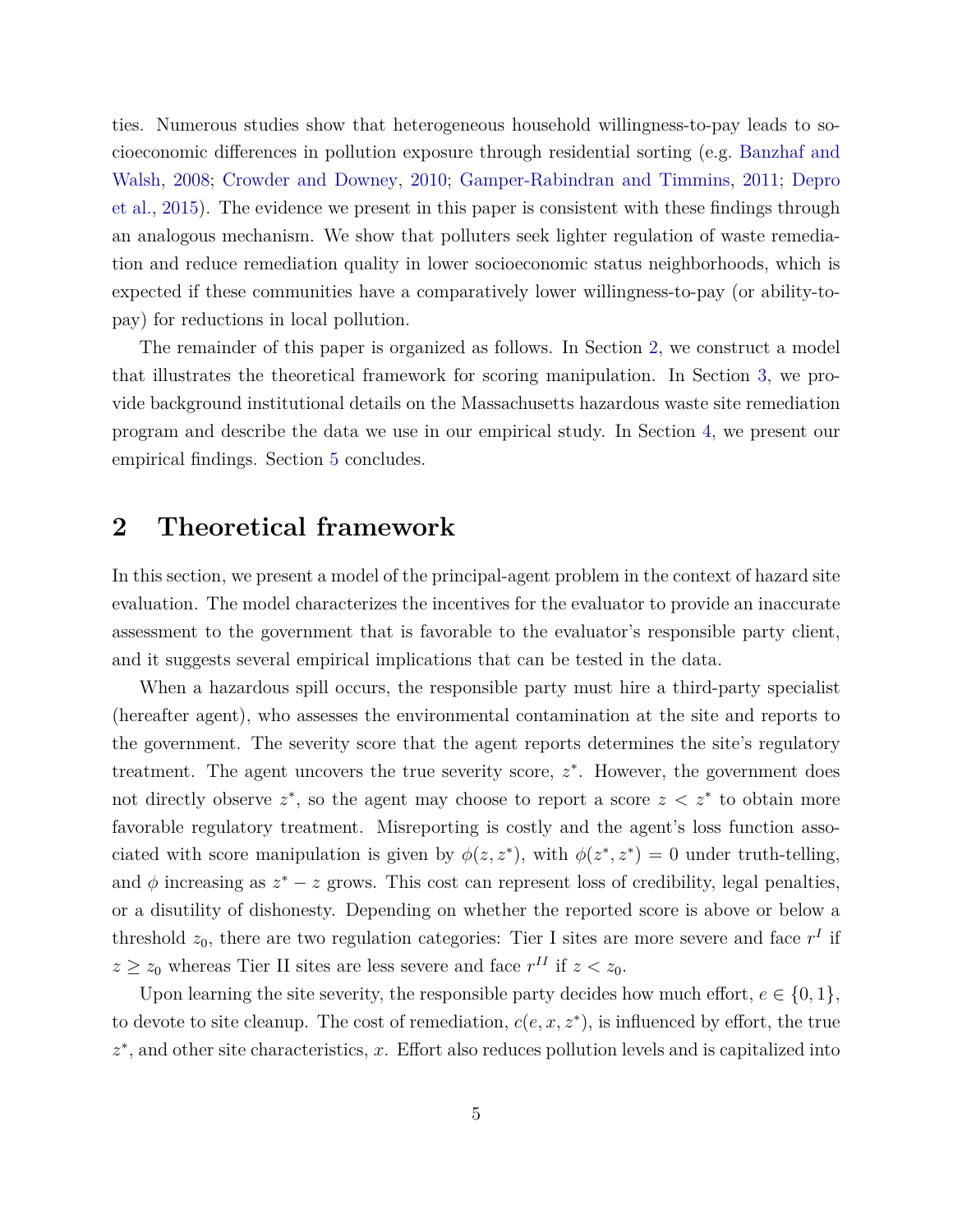the property value of the site:  $v(e, x, z^*)$ . By comparing these private costs and benefits, the responsible party selects a preferred effort level,  $\tilde{e}$ . If the returns to effort outweigh the cost, i.e.  $\Delta v \geq \Delta c$ , then high effort is chosen and  $\tilde{e}=1$ , where  $\Delta v \equiv v(e=1, x, z^*) - v(e=0, x, z^*)$ and  $\Delta c \equiv c(e = 1, x, z^*) - c(e = 0, x, z^*)$ .

Regulation places a constraint on *e*. If the site is classified as Tier I, then *e* = 1 must be provided. For some sites with a true severity of  $z^* \geq z_0$ , the responsible party's desired effort is  $\tilde{e} = 0$  and the regulation binds. It is this subset of sites – those with severity greater than the threshold but with a low desired effort – where a conflict of interest arises for the agent. Misreporting the severity score to be below  $z_0$  increases the client's surplus by  $w(x, z^*) = \Delta c - \Delta v$ . Suppose the agent receives a share of this surplus,  $\lambda \in (0, 1]$ .<sup>5</sup> The agent will misreport the site severity if the agent's surplus exceeds the misreporting cost:

<span id="page-6-0"></span>
$$
\lambda w(x, z^*) > \phi(z_0, z^*)
$$
\n<sup>(1)</sup>

Let  $\overline{z}(x)$  be the largest  $z^*$  for which the relationship in Equation [\(1\)](#page-6-0) holds. This misreporting threshold depends on site characteristics *x*, which determine both  $\Delta v$  and  $\Delta c$ .<sup>6</sup>

The model yields three testable predictions.

**Prediction 1.** For sites with  $z_0 \leq z^* \leq \overline{z}(x)$ , the agent will report *z* just below  $z_0$  and the score distribution will therefore have excess mass just below  $z_0$ .

This first prediction pertains to the extent of misreporting of severity scores. For sites with a true severity score not too far above the threshold, the cost of misreporting may be low enough to be outweighed by the gains to the agent, depending on site-specific factors (*x*). The empirically-testable hypothesis is that the distribution of observed scores should exhibit excess mass just under the tier threshold and missing mass above the threshold.

<span id="page-6-1"></span>**Prediction 2.** Let  $e^-$  and  $e^+$  denote the value of  $e$  approaching  $z_0$  from below and above, respectively. As *z* approaches  $z_0$ ,  $e^-$  is discontinuously lower than  $e^+$ .

<sup>&</sup>lt;sup>5</sup>We do not model how surplus is shared between the responsible party and the agent, which could be done either explicitly or via implicit contract enforced by repeated interactions. In practice, the agent is often hired to also conduct the remediation, but under reasonable assumptions – a competitive remediation market and low switching costs – this feature will not influence the agent's scoring decision.

<sup>&</sup>lt;sup>6</sup>Although Equation [\(1\)](#page-6-0) may not hold for any  $z^*$  for certain values of x, the premise of our study is that there are at least some sites with a *x* for which  $\lambda w(x,\overline{z}(x)) > \phi(z_0,\overline{z}(x))$ . For these nontrivial cases, under the mild assumption that the cost of manipulation increases with  $z^*$  more steeply than the benefit,  $\frac{\partial w}{\partial z^*}$  *<*  $\frac{\partial \phi}{\partial z^*}$ *,* then there is a single crossing of  $\lambda w(x, z^*)$  and  $\phi(z_0, z^*)$  and thus a unique  $\overline{z}(x)$ . This assumption holds as long as it is more difficult for the agent to credibly manipulate scores that are farther from the tier threshold, which is likely in practice given that the government reviews submitted scoresheets.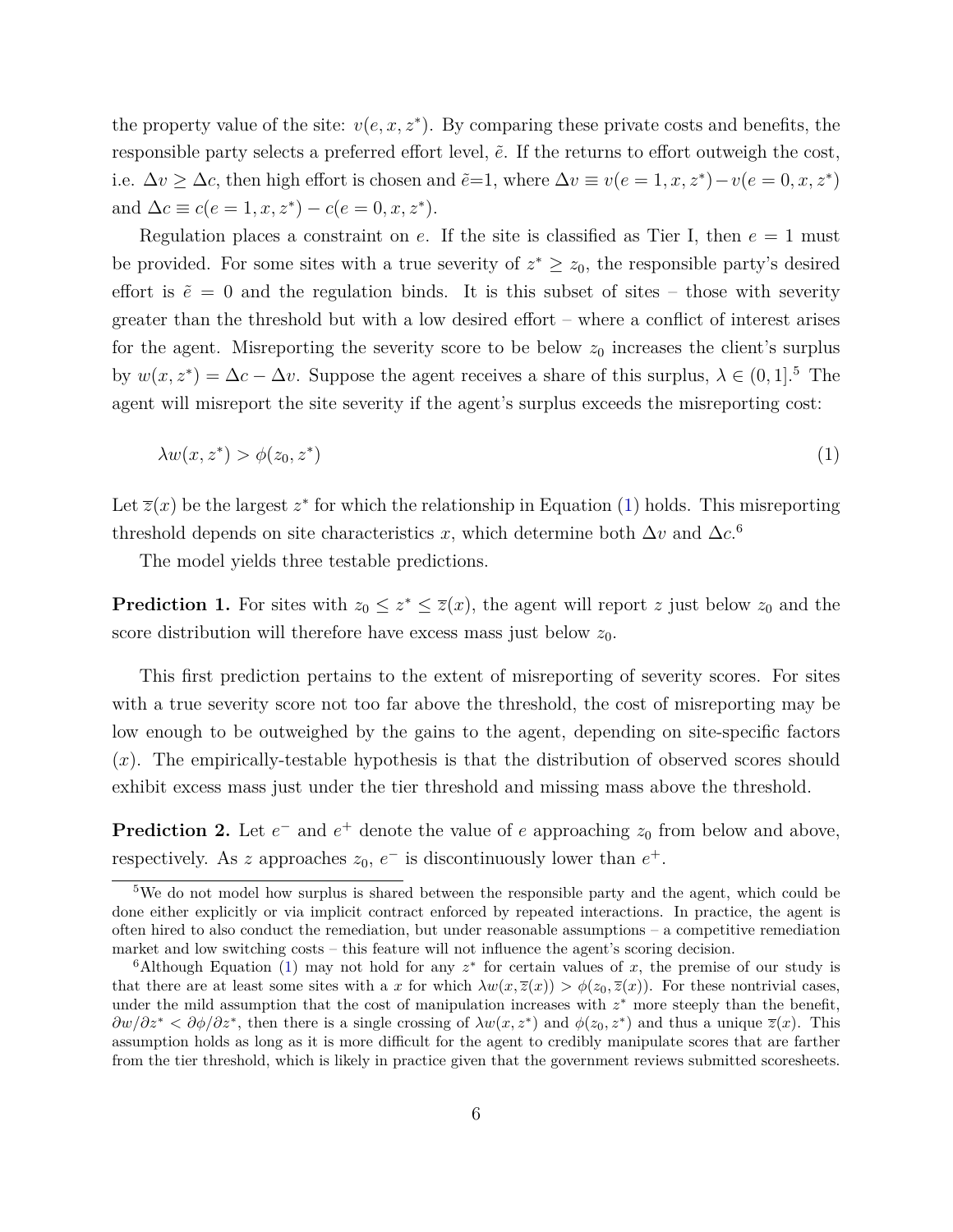This second prediction is a test of the incentives for score manipulation. The regulatory intensity changes discretely at the Tier I threshold, and therefore so will the chosen effort. Specifically, there should be lower remediation effort for sites barely below the tier threshold compared to those barely above the threshold. By extension, we should observe comparatively lower quality cleanups of sites just below the Tier I threshold, which is an empirically-testable hypothesis. Note that, because regulatory intensity is weaker for Tier II sites, the cleanup effort and quality might be discontinuously worse for these sites even absent score manipulation. Prediction [2](#page-6-1) and the associated empirical hypothesis are a test that score manipulation facilitates reduced effort.

**Prediction 3.** Let  $x^-$  and  $x^+$  denote the value of  $x$  approaching  $z_0$  from below and above, respectively. The signs of  $(x^+ - x^-)$ ,  $\partial \Delta v/\partial x$ , and  $-\partial \Delta c/\partial x$  are equal.

This third and final prediction of the model relates to the characteristics of the sites that are manipulated. Site characteristics affect score manipulation through second-order effects on the net return to cleanup effort. The misreporting threshold  $\overline{z}(x)$  decreases with attributes that are positively related to  $\Delta v$  or negatively related to  $\Delta c$ . Sites with higher levels of these attributes should be less likely to be misreported and, as a result, these attributes should be discontinuously larger on average just above the Tier I regulatory threshold.

This prediction relates closely to the literature that evaluates manipulation of the running variable for regression discontinuity designs. As described by [Lee](#page-22-11) [\(2008\)](#page-22-11), in the absence of manipulation, predetermined characteristics should be smooth across categorical thresholds. The socioeconomic status of the neighborhood, *x SES*, is determined prior to the decision to misreport the score. Without manipulation, the expected value of *x SES* is the same at (barely) each side of the threshold. If scores are manipulated, then selection generates discontinuities in the expected value of *x SES* at the threshold, with the sign of this discontinuity depending on the relationship between  $x^{SES}$  and the terms  $\Delta v$  and  $\Delta c$ . Likewise,  $\Delta c$  and  $\Delta v$  varies discontinuously at the threshold, though these objects are unobserved. In practice, any variable that influences these objects, including unobserved site severity for instance, will vary discontinuously at the threshold due to selective manipulation.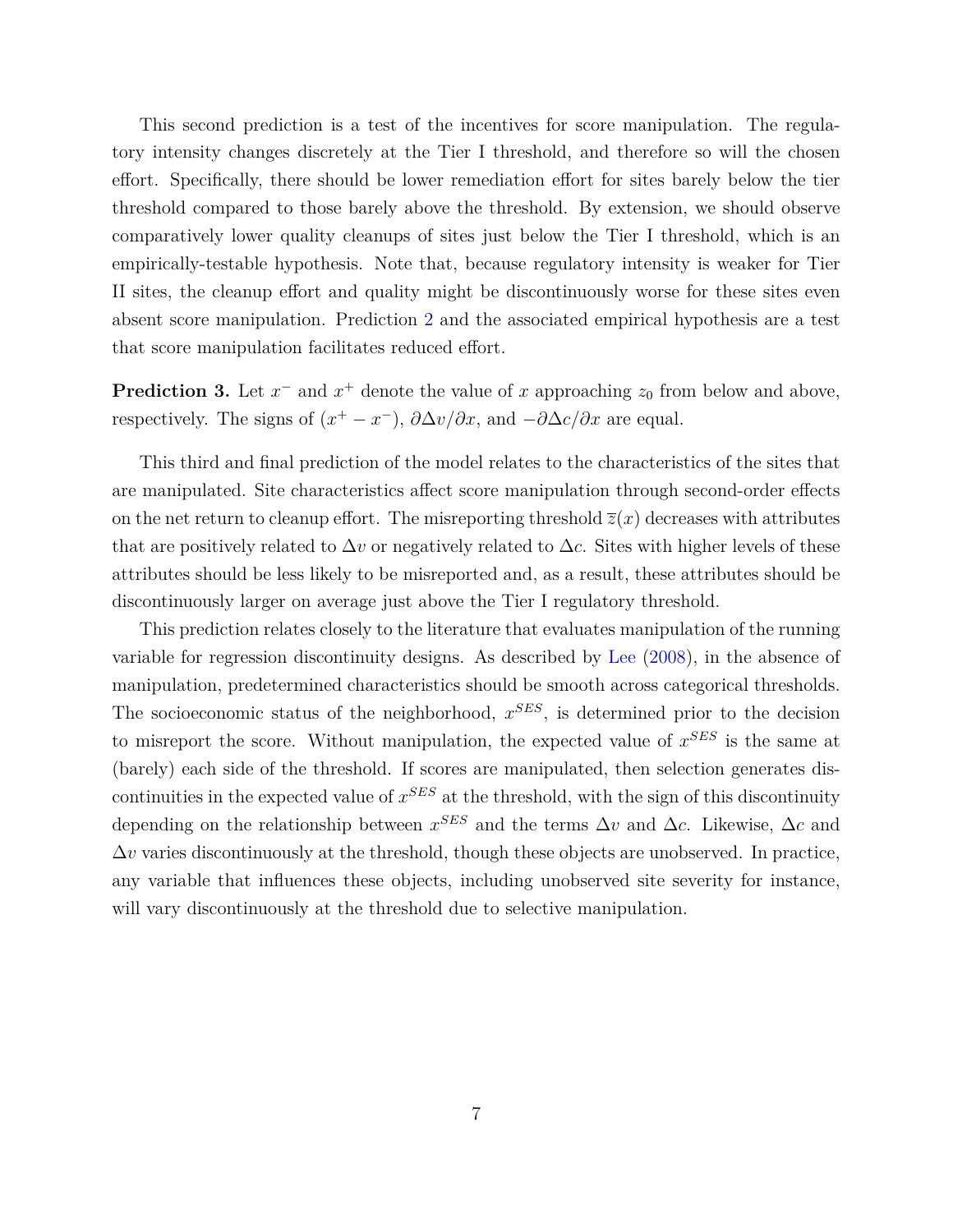## <span id="page-8-0"></span>**3 Empirical setting**

#### **3.1 The Massachusetts waste site cleanup program**

Historically, Massachusetts provided "virtually no environmental regulation" of industrial activity and thousands of properties became contaminated with oil and hazardous material [\(Massachusetts Department of Environmental Protection,](#page-22-12) [2007\)](#page-22-12). In 1983, the state began comprehensively regulating releases of hazardous substances, with MassDEP initially conducting site remediation and recovering cleanup costs from the responsible parties. However, MassDEP lacked sufficient resources to remedy pre-existing and new spills, and "the agency became backlogged to the point of ineffectiveness" [\(Seifter,](#page-22-13) [2006\)](#page-22-13). Furthermore, cleanup efforts often were not targeted to the most serious sites that pose the greatest threat. To address these shortcomings, in 1993 the state privatized much of the responsibilities for site assessment and cleanup. While specifics of the regulations have been revised numerous times over the past three decades, this privatized cleanup program remains in place.

Under this privatized process, the responsible party must notify MassDEP upon discovery of a hazardous spill.<sup>7</sup> In addition, the responsible party must hire a Licensed Site Professional (LSP) within one year to formally assess the severity of the site and report to MassDEP. The Tier Classification Opinion submitted by the LSP then ultimately determines the regulatory treatment of the site remediation. From the initial program privatization in late 1993 through early 2014, the core of this evaluation was the Numerical Ranking System (NRS), a worksheet completed by the LSP that quantitatively evaluates the spill's likely impact on local human and ecological populations. In April 2014, the NRS was replaced with a simplified tier classification process involving several binary criteria pertaining to the site.

As shown in Appendix Table [A1,](#page-36-0) the NRS contains five evaluation components (along with a site information component) which are summed to form an overall score ranging from 18 to 1320 points. Four components respectively describe the potential exposure pathways, the volume and toxicity of the spilled substances, the potential impacts on nearby human populations and water supplies, and the potential impacts on nearby ecology. Appendix Figure [A1](#page-37-0) shows the empirical contribution of each of these components to the total NRS score. Additionally, there is a component allowing for ad hoc adjustments of  $\pm$  0-50 points

<sup>7</sup>Notification is required within 2 hours, 72 hours, or 120 days, depending on the severity of the spill. Sources of spills may be stationary (e.g. an underground storage tank) or mobile (e.g. a fuel tanker truck). Petroleum products are by far the most frequently released chemicals, followed by aromatic hydrocarbons (like benzine, used to make lubricants and dyes), hydraulic fluids, and arsenic. Compared to Superfund sites, amounts released are fairly small. For instance, a typical spill of number 2 fuel oil is about 300 gallons.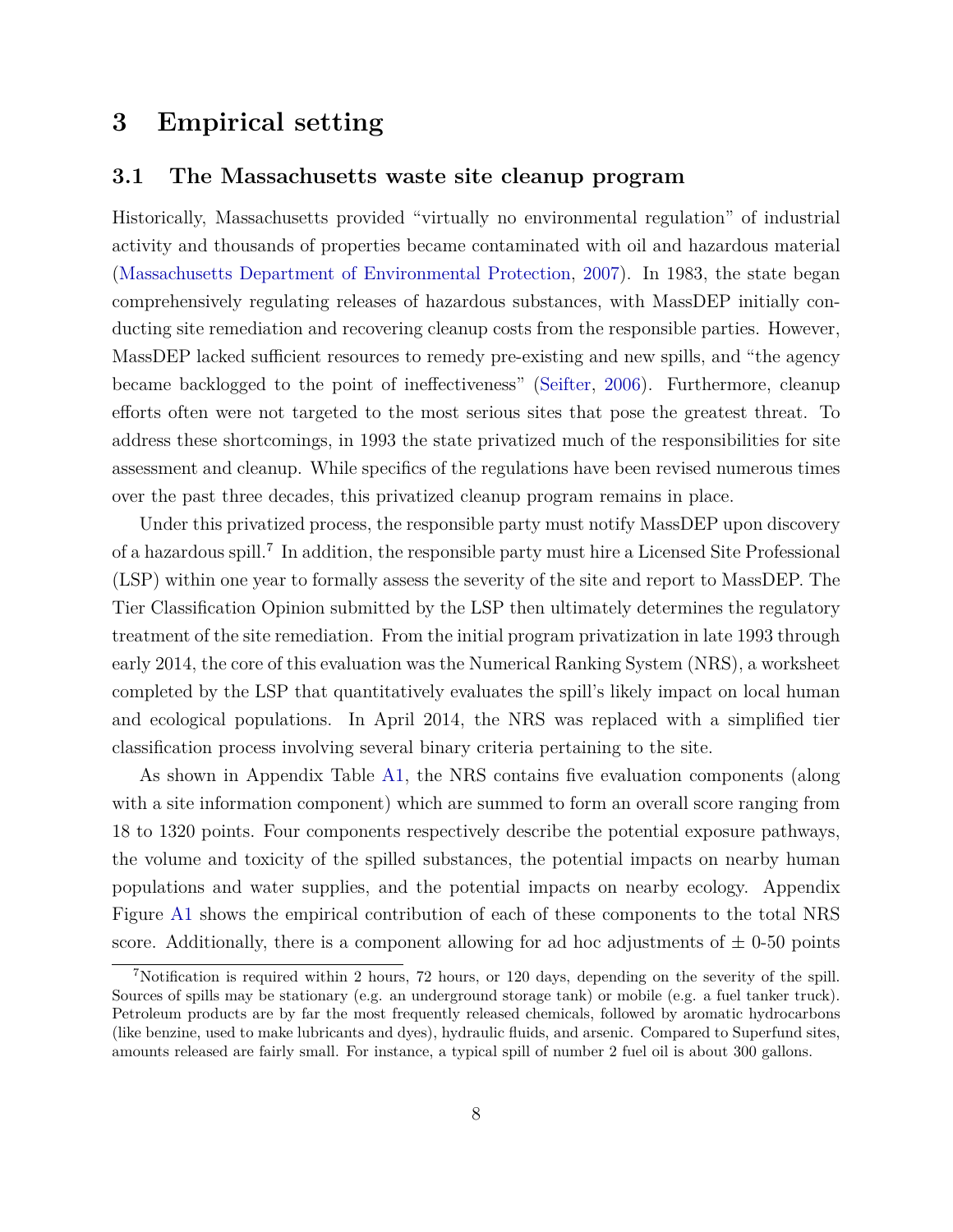for "mitigating site-specific conditions," determined at the discretion of the LSP.<sup>8</sup>

Each site is assigned a tier classification based on its total NRS score. If the total score is below 350, the site is determined to be Tier  $II.^9$  Most scored sites (84.5 percent) fall into this tier. Sites scored 350 or above are more serious and obtain a classification of Tier I. This tier is further subdivided into Tier IC (350-449, 10.64 percent of sites), Tier IB (450-549, 3.15 percent of sites), and Tier IA ( $\geq$  550, 1.7 percent of sites).

After a site is assigned its tier classification, a LSP (potentially the same one) must conduct the remediation, with the state providing direct oversight only for the most serious sites. Generally speaking, there are two ways for remediation to be considered as resolved. One option is to reduce site contamination to a level that poses "no significant risk," which is formally designated as a permanent solution of quality A1 or A2. Alternatively, if the pollution still poses some risk, the responsible party may be allowed to place statutory limitations on the use of the land, termed an Activity and Use Limitation (AUL).<sup>10</sup>

Throughout the cleanup process, a site's tier classification affects remediation costs in various ways. The most burdensome classification is Tier IA, and MassDEP may take lead of the remediation for these sites. Distinctions between Tiers II, IC, and IB are less stark, but there are numerous advantages of a Tier II classification. For one, mandatory site cleanup permits are less expensive for Tier II sites. In addition, responsible parties must notify local communities about waste sites, and public involvement activities are much less likely for Tier II sites. Most importantly, Tier II site cleanups receive less government scrutiny, both directly and indirectly via MassDEP audits.<sup>11</sup>

This Massachusetts setting exemplifies the tension of privatizing regulatory enforcement. Prior to privatization, the pace of hazardous waste site cleanups was slow and poorly targeted. Following privatization, the pace of cleanups rapidly improved: 3200 sites achieved a

<sup>&</sup>lt;sup>8</sup>The mitigating site specific score is meant to address some particular sub-component(s) that the LSP determines is inaccurately measured for that site. The points allocated to this mismeasured sub-component, and the scoring criteria for that sub-component, constrains the size of the adjustment.

<sup>&</sup>lt;sup>9</sup>A site with a NRS score below 350 may still be classified as Tier I if there is an "imminent hazard" associated with the site. Less than one percent of sites with scores below 350 have imminent hazards.

<sup>&</sup>lt;sup>10</sup>For example, an Activity and Use Limitation might require that the property cannot be used for residential, daycare, schooling, or agricultural purposes, and prohibit any renovation involving subsurface excavation.

<sup>&</sup>lt;sup>11</sup>We observe whether a site was audited by MassDEP, but the impact of tier status on audit likelihood is challenging to causally identify. Audit likelihood does discontinuously increase at the Tier I threshold. However, Tier I sites also take longer to remedy, which mechanically increases their cumulative likelihood of being audited. Furthermore, as we will show, the share of Tier I sites declines over time, so the average Tier I site is comparatively older and has had a longer period to be audited. Thus, we do not attempt to draw strong conclusions about the relationship between tier classification and audit likelihood.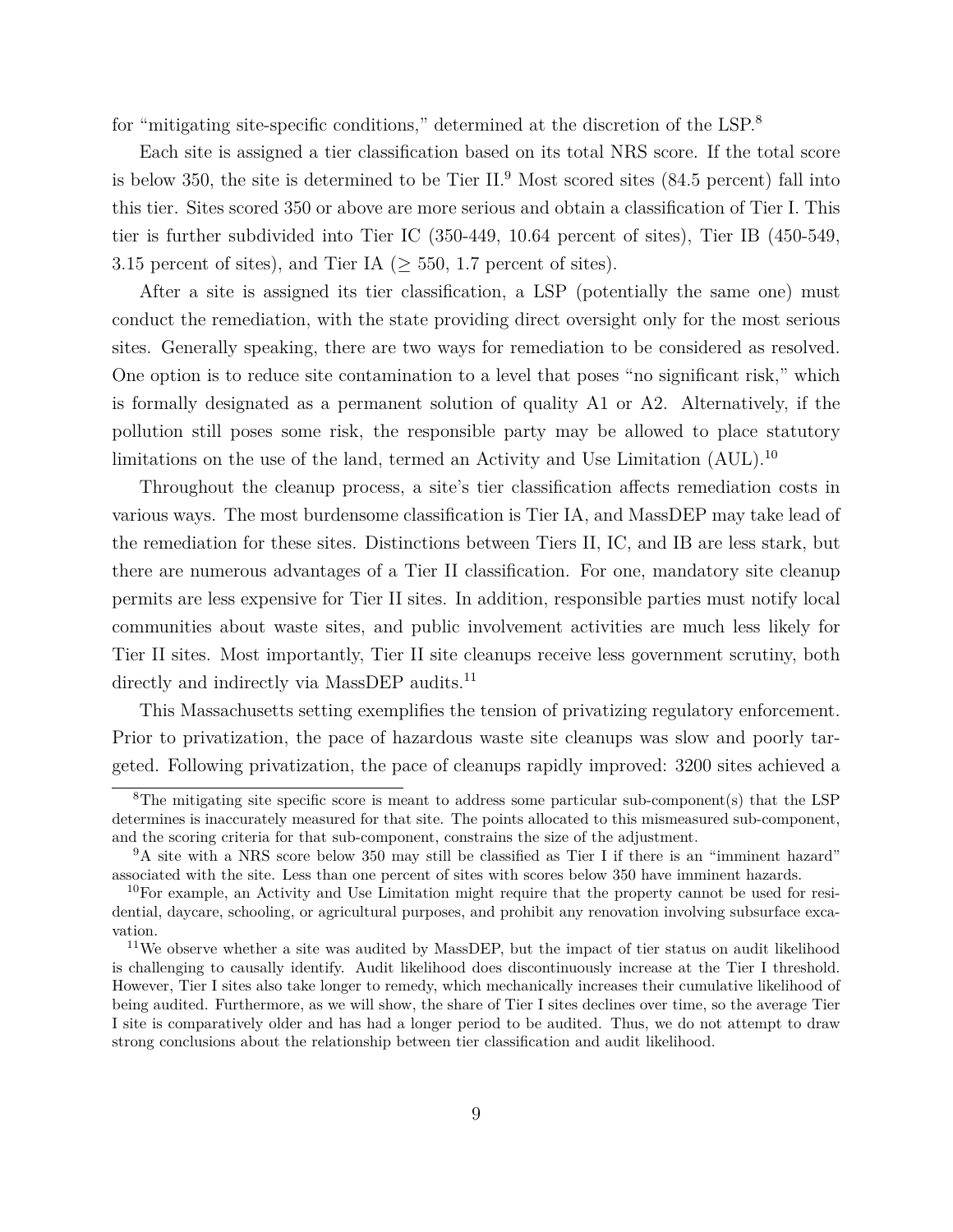permanent solution within two years, including 700 sites that had "languished under the old rules with no clear way out of the cleanup process" [\(Massachusetts Department of Environ](#page-22-12)[mental Protection,](#page-22-12) [2007\)](#page-22-12). However, while the pace of cleanups is dramatically better under privatization, the program has drawn criticism for the conflicts of interest that it creates [\(Seifter,](#page-22-13) [2006\)](#page-22-13). Below, we provide empirical evidence that LSPs have tended to score sites in a way that favors their responsible party clients' interests rather than those of the public.

#### **3.2 Data**

This study relies on data from several sources. Our starting point is a database provided by MassDEP that contains the universe of hazardous contamination sites in Massachusetts for spills that occurred during 1984 to present.<sup>12</sup> The database includes details on each site location, the chemical(s) that were spilled, and the history of official actions taken throughout the remediation process (e.g. the tier classification). For sites in this database that are scored using the Numerical Ranking System, we augmented the data by obtaining the NRS component scores and LSP identifiers directly from the websites that MassDEP hosts for each site. We additionally geocoded site locations and spatially joined these coordinates to Census Bureau shapefiles to obtain Census Tract-level characteristics for each site. As the privatized program began in 1993, most of our analyses use the 1990 Decennial Census as a consistent source of predetermined neighborhood characteristics. Where noted, we also use data from the 2010 Census and American Community Survey.

Table [1](#page-30-0) presents summary statistics for the population of 11,347 sites included in the NRS. In Panel [A], we show details of site scoring and measures of cleanup quality. The average NRS score is 250, with a standard deviation of 104. Recall that 350 points is the threshold separating Tier II from Tier I classification, so consequently only 15.5 percent of sites are Tier I (A, B, or C). Across all sites, the average ad hoc adjustment via the Component VI sub-score is -0.46 points, and only 5.4 percent of all sites exhibit a negative discretionary adjustment. Per the NRS user manual, MassDEP "anticipates that a limited percentage of NRS classifications will require use of Section VI," and this is indeed the case; however, as we show below, the use of Component VI adjustments is far from uniform across the NRS score distribution. Turning to cleanup quality, 58.3 percent of sites that have reached a permanent solution were cleaned to the highest quality (of A1 or A2), while 21.3 percent of permanent solutions involve an Activity and Use Limitation (AUL).

 $12$ The hazard site database is available in flat file format from the Massachusetts Department of Environmental Protection at [https://www.mass.gov/service-details/downloadable-contaminated-site-lists.](https://www.mass.gov/service-details/downloadable-contaminated-site-lists)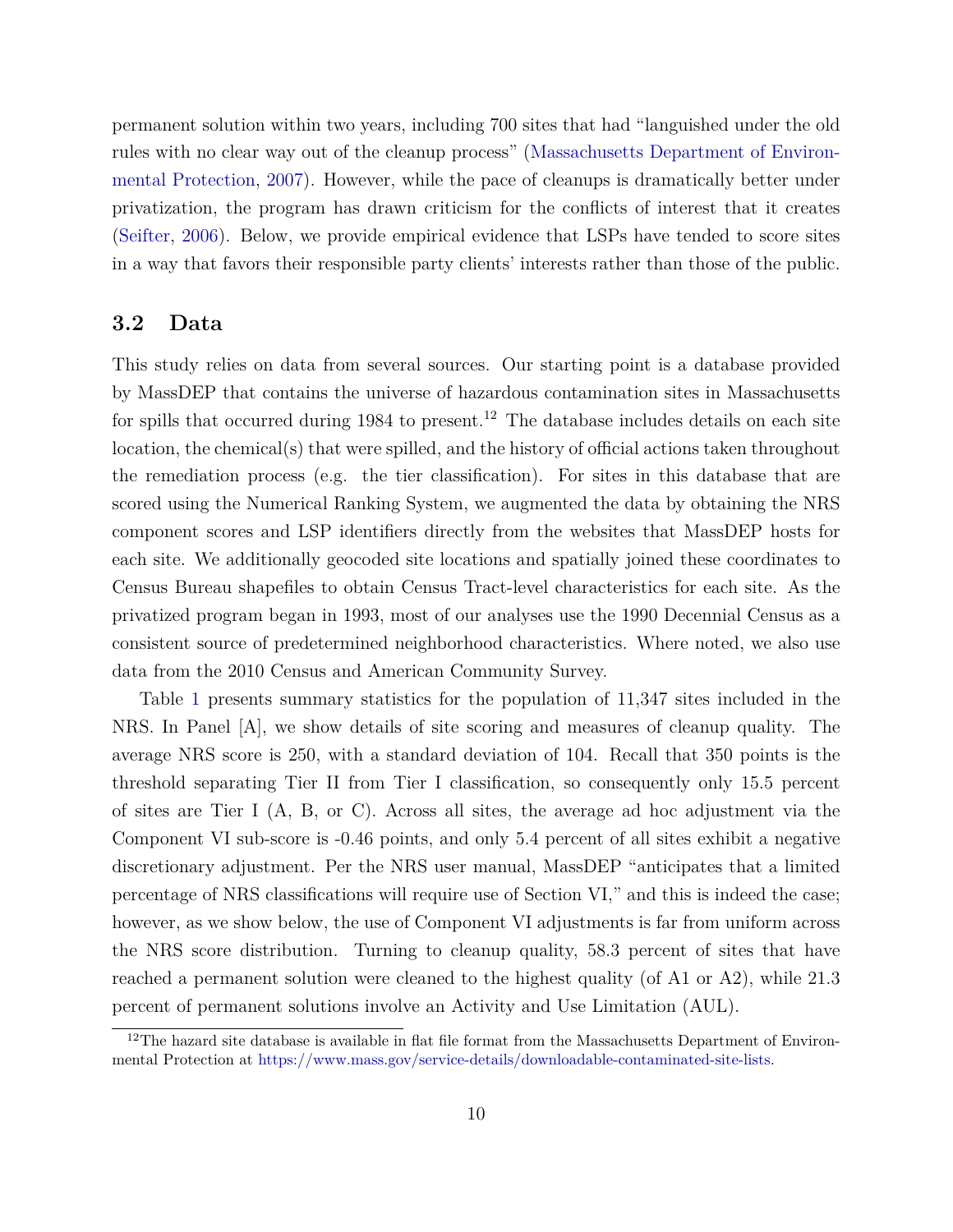In Panel [B], we present statistics on Census attributes of the neighborhoods containing each site. The average site is located in a 1990 Tract that had average household earned income of \$34,501; had a median home value of \$167,862; was demographically 12.55 percent nonwhite; and had 48.7 percent of adult  $(25^+)$  population with any college education. As a point of reference (not shown in the table), these values respectively correspond to about the 57th, 61st, 72nd, and 52nd percentiles across all Tracts statewide (unweighted).

### <span id="page-11-0"></span>**4 Results**

The model and predictions derived in Section [2](#page-5-0) guide our empirical work. We examine discontinuities at the NRS Tier I threshold in the distribution of scores, for measures of site cleanup quality, and for predetermined neighborhood characteristics. First, we document that LSPs intentionally manipulate site severity scores in favor of their clients. Next, we show that this score manipulation facilitates lower-quality remediation of sites. Finally, we find that the prevalence of score manipulation varies across neighborhoods and is more pronounced in Census Tracts with higher racial minority population shares, lower adult educational attainment, lower household incomes, and lower home values.

#### **4.1 Evidence of NRS score manipulation**

To document evidence of manipulated site severity reporting, we begin by examining the distribution of NRS scores. We observe the official score reported by the LSP, *z<sup>i</sup>* , which might differ from the true severity score that would be observed absent manipulation,  $z_i^*$ . Under the assumption that the distribution of  $z_i^*$  is continuous at the cutoff for tier classification, then any excess bunching in the distribution of  $z_i$  below the Tier I threshold is indicative of score manipulation. In the model presented in Section [2,](#page-5-0) the cost of misreporting leads LSPs to report manipulated scores that are barely below the tier threshold. However, optimization frictions may prevent precise control, especially given that some of the scoring criteria are large and discrete.<sup>13</sup> Because of this scoring discreteness, manipulation can lead to excess mass in the score distribution even inframarginal to the tier cutoff.<sup>14</sup>

<sup>&</sup>lt;sup>13</sup>For instance, the possible assessments pertaining to a groundwater exposure pathway in NRS Component II include "None," "Evidence of contamination," "Potential exposure pathway," or "Likely or confirmed exposure pathway," with point values corresponding to these responses of 0, 20, 100, and 150.

<sup>&</sup>lt;sup>14</sup>Even if LSPs find it preferable to misreport one of the more discrete criteria, perhaps due to ambiguity, there is no particular reason for the distribution of  $z_i^*$  to be discontinuous around tier classification thresholds, and the empirical distribution of scores is smooth away from the tier thresholds.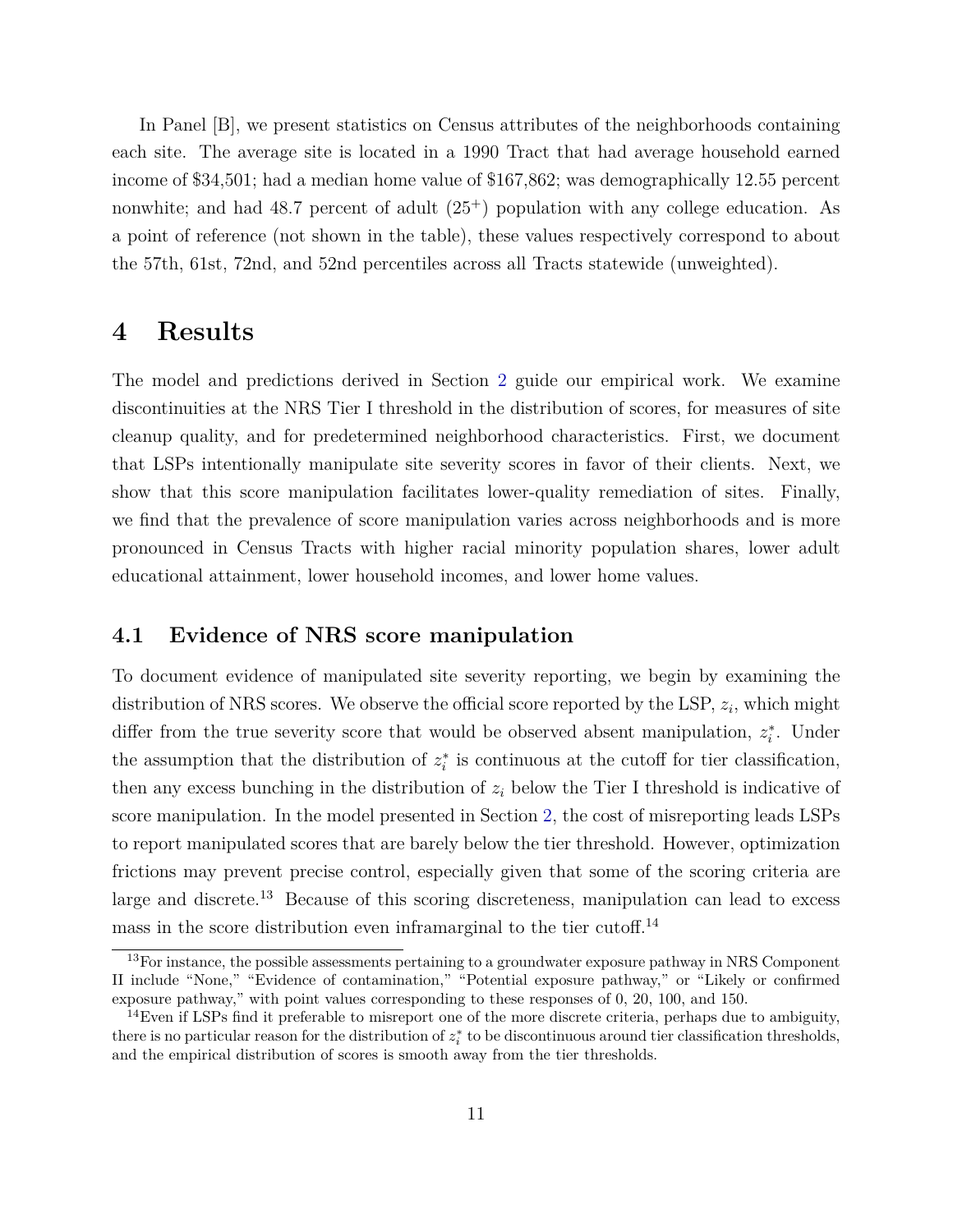In Figure [1,](#page-24-0) we plot the full distribution of the observed site severity scores. The discontinuity in the empirical distribution at the Tier I threshold is both visibly obvious and extremely unlikely to have arisen by chance. The [McCrary](#page-22-14) [\(2008\)](#page-22-14) log-density test statistic is  $-1.144$  (se  $= 0.074$ ), which is interpreted as the density at the threshold being more than three times as large approaching the Tier I cutoff from the left compared to the right. Our focus below is only on this tier threshold, but we note here that the other tier thresholds also exhibit significant discontinuities in distributional mass. In Appendix Figure [A2,](#page-38-0) we zoom in to show the bunching at the higher tier cutoffs. The McCrary test statistic at the Tier IA/IB threshold is even larger at  $-1.689$  (se = 0.273), which is of particular relevance as MassDEP provides direct oversight of Tier IA sites.

To quantify the magnitude of scoring manipulation on the share of sites categorized Tier I, we conduct a back-of-the envelope calculation comparing the empirical distribution in Figure [1](#page-24-0) to a parametric log-normal distribution fit to the mean (250) and standard deviation (104) of the data. As the figure shows, this log-normal distribution closely fits the data for scores that are far from tier cutoffs. However, there is noticeably more mass in the empirical distribution for scores between 290 and 349. We calculate that there are 615 "excess" sites in this range than would be the case if the empirical distribution followed the fitted log-normal, which is sizable – more than forty percent – when compared against the 1478 Tier I sites actually observed.

Next, we provide evidence that the excess bunching in the NRS score distribution is intentional, rather than a statistical artifact. To do so, we examine the sub-score recorded by the LSP in Component VI for "mitigating site-specific conditions." As discussed in Section [3,](#page-8-0) this score component is an ad hoc adjustment at the discretion of the LSP. The maximum size of the adjustment is  $\pm$  0-50 points, and otherwise is only limited by the scoring rubric for the sub-components being adjusted.<sup>15</sup> Figure [2\(](#page-25-0)a) plots local averages of this sub-score against the overall site severity score in bins of ten points. In addition, we graph LOESS curves fit to the data. The local averages remain close to zero for scores up to 300 (50 points below the threshold), which is notable in light of the possible score adjustment range. As the total score approaches the tier threshold from the left, component VI becomes more and more negative, until there is a very noticeable discontinuity at the Tier I threshold. This pattern strongly supports that this component is used to push scores below the tier threshold.

 $15$ For instance, being located within 500 feet of a private drinking well increases the site score by 25 points, and the LSP could determine that the contamination will not reach the well. In that case, the mitigating site-specific component would reduce the site score by 25 points.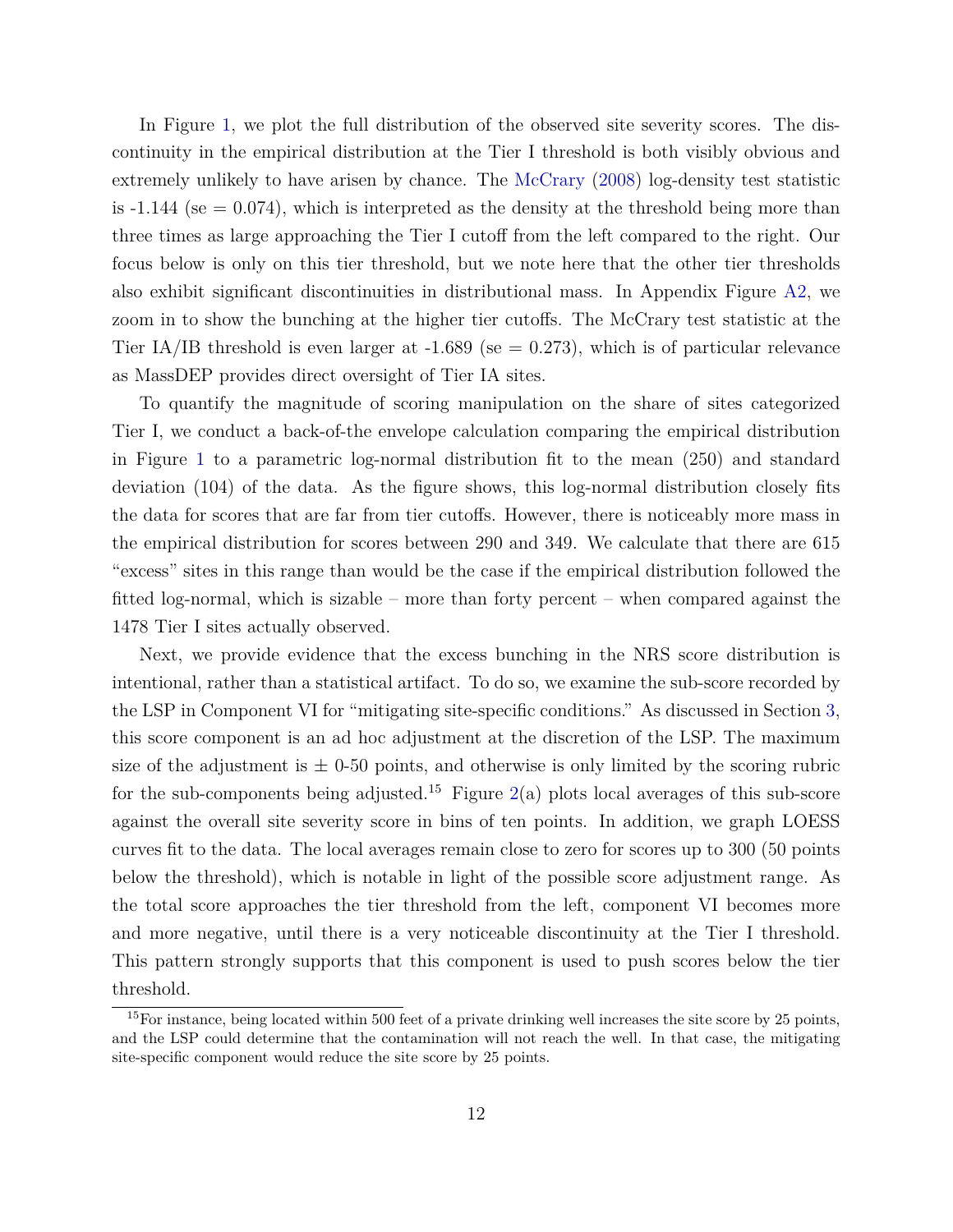Unsurprisingly, Figure [2\(](#page-25-0)b) shows that this discontinuity is driven by downward adjustments. The prevalence of negative Component VI scores overall is fairly rare, with only 5.4 percent of all site scores exhibiting a downward adjustment. For scores away from tier thresholds, this relationship holds in Figure [2\(](#page-25-0)b). Even for sites scored between 300 and 329, only 10.7 percent are downward adjusted using Component VI. For sites scored between 330 and 349, nearly one-quarter are downward-adjusted. In contrast, not one of the 90 (Tier I) sites scored between 350 and 359 has a downward adjustment.

In Table [2,](#page-31-0) we provide the regression estimates corresponding to Figure [2,](#page-25-0) obtained using kernel-based local linear regression. In this and the following RD results tables, Column (1) shows the unconditional RD estimates and Columns (2) and (3) subsequently add year and MassDEP region fixed effects.<sup>16</sup> These three columns use optimal bandwidths calculated using the methods of [Calonico et al.](#page-20-4) [\(2014\)](#page-20-4), while Column (4) shows results from a fixed bandwidth of 50 points. Standard errors for all specifications are heteroskedasticity-robust and bias-corrected, also using methods from [Calonico et al.](#page-20-4) [\(2014\)](#page-20-4). In Panel [A] of Table [2,](#page-31-0) we show the estimated discontinuity in the average Component VI sub-score at the Tier I threshold. These scores are 8.9 points higher just above the threshold compared to just below (se  $= 1.46$ ). This point estimate and its statistical significance remain very stable across the specifications. In Panel [B], we consider the likelihood that a site experienced a downward adjustment. The discontinuity is  $-0.268$  (se = 0.031) at the tier threshold, and again the estimate and significance change little across specifications.

The evidence shown in Figure [2](#page-25-0) and Table [2](#page-31-0) provide a clear indication that the excess bunching of the site score distribution is intentional and that Component VI is a substantial factor. Setting this component to zero and holding the other components constant would increase the share of Tier I sites by 12.86 percent, and therefore this component alone explains almost one-third of the total excess bunching.

#### <span id="page-13-0"></span>**4.2 Evidence of reduced site cleanup quality**

Having established that LSPs manipulate site severity scores to obtain more favorable regulatory treatment, we next evaluate whether responsible parties take a different approach to cleanup for these sites. Consistent with Prediction [2](#page-6-1) of the model in Section [2,](#page-5-0) remediation quality is discontinuously inferior for Tier II sites, which likely leads to worse outcomes for manipulated sites than would be the case had they been correctly classified as Tier I. We examine two of the possible permanent solutions for a hazardous waste site. As described

<sup>&</sup>lt;sup>16</sup>MassDEP is divided into four regional offices of Central, Northeast, Southeast, and West Massachusetts.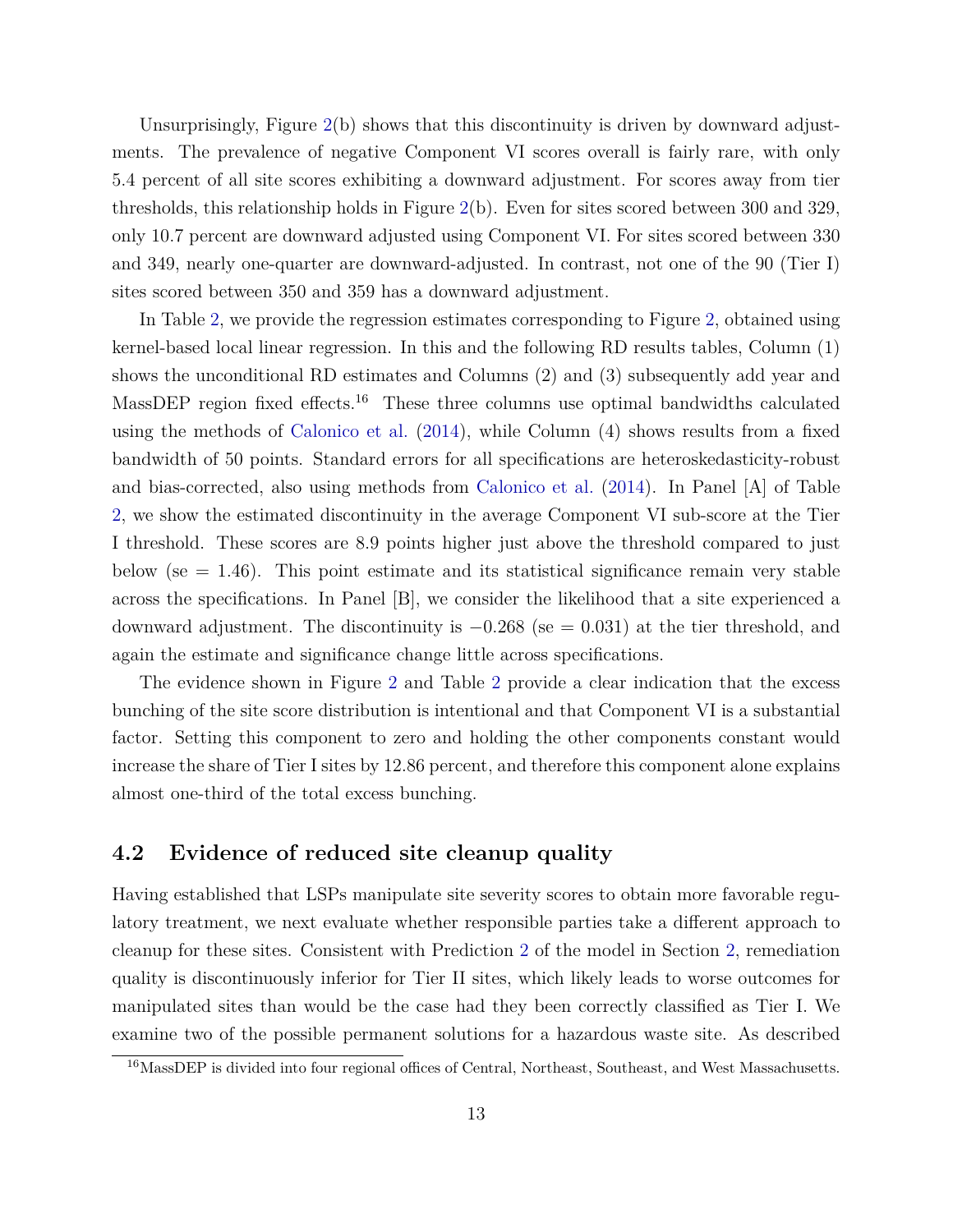in Section [3,](#page-8-0) one official solution is to reduce contamination to a level which poses no significant risk to human or ecological populations. Another possible outcome is to impose an Activity and Use Limitation (AUL) on the site property, which limits the adverse impact of substances left in place by restricting the allowed uses of the land. Seeking an AUL and exerting cleanup effort are substitutes. The choice of which approach to use in remedying the site will vary discontinuously at the tier threshold if tier classification affects the effort expended on site cleanup.

Figure [3](#page-26-0) shows utilization of these two types of permanent solution. In Panel (a), we plot how the likelihood of remediation to a level of "no significant risk" varies discontinuously at the Tier I/II threshold. Sites just barely qualifying as the less serious Tier II classification are substantially less likely to achieve this highest cleanup quality. Notably, there is little relationship between site severity and the likelihood of this permanent solution for sites scored well below the tier threshold. Only near the threshold is the likelihood of "no significant" risk" noticeably reduced. In Panel (b), we plot an analogous pattern for the likelihood of an AUL as part of the permanent solution. As the figure shows, land use restrictions are much more prevalent for sites scored just below the tier threshold compared to those just above.

In Table [3,](#page-32-0) we present regression estimates that correspond to the evidence in Figure [3.](#page-26-0) As described above, all RD estimates use kernel-based local linear regression. Most specifications use the optimal bandwidth for that specification, while Column (4) uses a constant bandwidth of 50 points across all outcomes. Panel [A] shows estimates for the discontinuity in the likelihood of sites' permanent solutions entailing "no significant risk." Consistent with the figure, we find that barely-Tier I sites are 32.8 percent more likely to achieve this highest quality of permanent solution (se  $= 8.3$  percent). This finding is robust to the inclusion of year and region fixed effects. When a fixed bandwidth of 50 is used in Column (4), the RD estimate increases somewhat, to 38.6 percent. Panel [B] of Table [3](#page-32-0) presents similar estimates for land use limitations, with results that mirror those shown in Panel [A]. We find that the likelihood of an AUL decreases discontinuously at the Tier I/II threshold by 20.2 percent (se  $= 6.1$  percent). Again, the estimated discontinuity is stable as we include year and region fixed effects, and to specifying a bandwidth of 50 points.

Given that only one-fifth of all site permanent solutions involve an AUL, these estimated differences in site remediation quality are substantial. Because these measures of cleanup effort are also observable by MassDEP, we do not view these discontinuities in remediation quality as evidence of shirking in the classic principal-agent sense (in which the agent's effort is unobserved by the principal). Rather, this evidence indicates that hazardous waste cleanup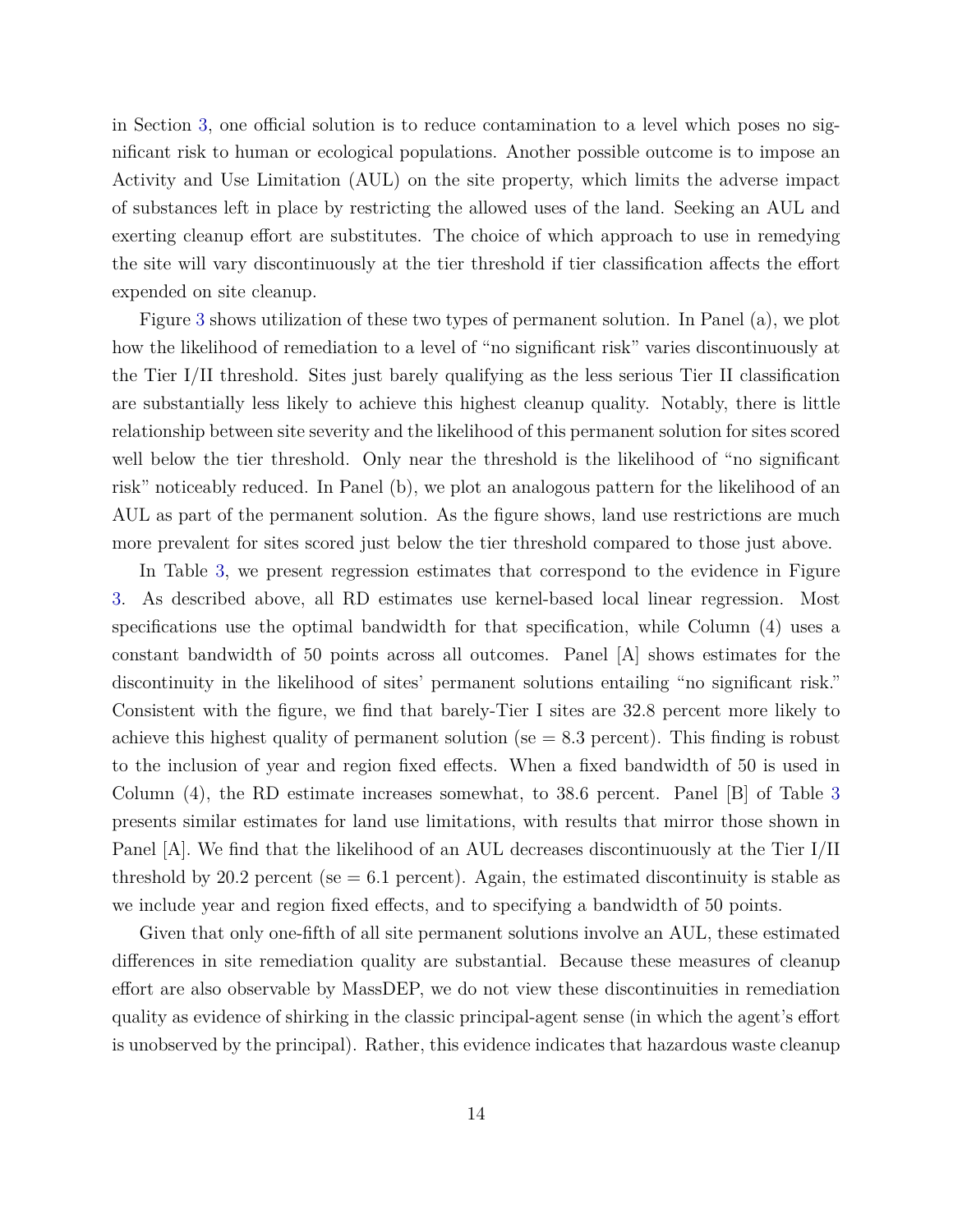is approached differently depending on the intensity of government oversight.

#### <span id="page-15-0"></span>**4.3 Evidence of unequal treatment of neighborhoods**

Our third set of results considers how scoring favoritism differs by the neighborhood (Census Tract) containing the hazardous waste site. The model in Section [2](#page-5-0) supports three potential mechanisms for spatial heterogeneity in score manipulation. First, neighborhoods with higher willingness-to-pay (or ability-to-pay) for environmental amenities provide larger property value benefits to site owners for conducting a thorough cleanup; score manipulation should be less frequent in such neighborhoods. Second, neighborhoods with lower cleanup effort costs should also see less prevalent score manipulation. Finally, the reputation or psychic cost to LSPs of manipulation could be relatively higher in some areas.

We empirically identify how neighborhoods influence score manipulation by examining how predetermined socioeconomic characteristics vary across the Tier I/II threshold. If a neighborhood characteristic discontinuously increases across this threshold, this indicates that it is negatively associated with the likelihood of manipulation. That characteristic is thereby either positively related to environmental WTP, negatively related to cleanup effort cost, or it increases LSPs' manipulation cost. We evaluate four Census Tract-level covariates: average household earned income, median home values, the racial/ethnic minority (nonwhite) population share, and the share of the adult (25 or older) population with any college.

Results for these four neighborhood characteristics are presented visually in Figures [4](#page-27-0) and [5,](#page-28-0) which maintain the same score range and ten-point local average bins as shown in the previous figures. The graphs for all four Census attributes show clearly-evident discontinuities at the tier threshold. Barely-Tier I sites are located in neighborhoods with visibly higher income, higher home values, lower minority population share, and higher educational attainment.

To more formally quantify these discontinuities, Table [4](#page-33-0) presents the corresponding RD estimates, again using the kernel-based local linear regression procedure and specifications described above. Panel [A] shows that the discontinuity in average annual household earned income is \$4,852 (se  $=$  \$1,479). The estimate changes little with the inclusion of year and region fixed effects and is actually somewhat higher using the common bandwidth of 50. This gap in local income is both large and economically significant, about fourteen percent of the sample mean. A similar pattern is shown for home values in Panel [B]. We find a discontinuity of \$18,104 (se = \$6,948), which changes little with the inclusion of year fixed effects and increases somewhat when including region fixed effects or switching to the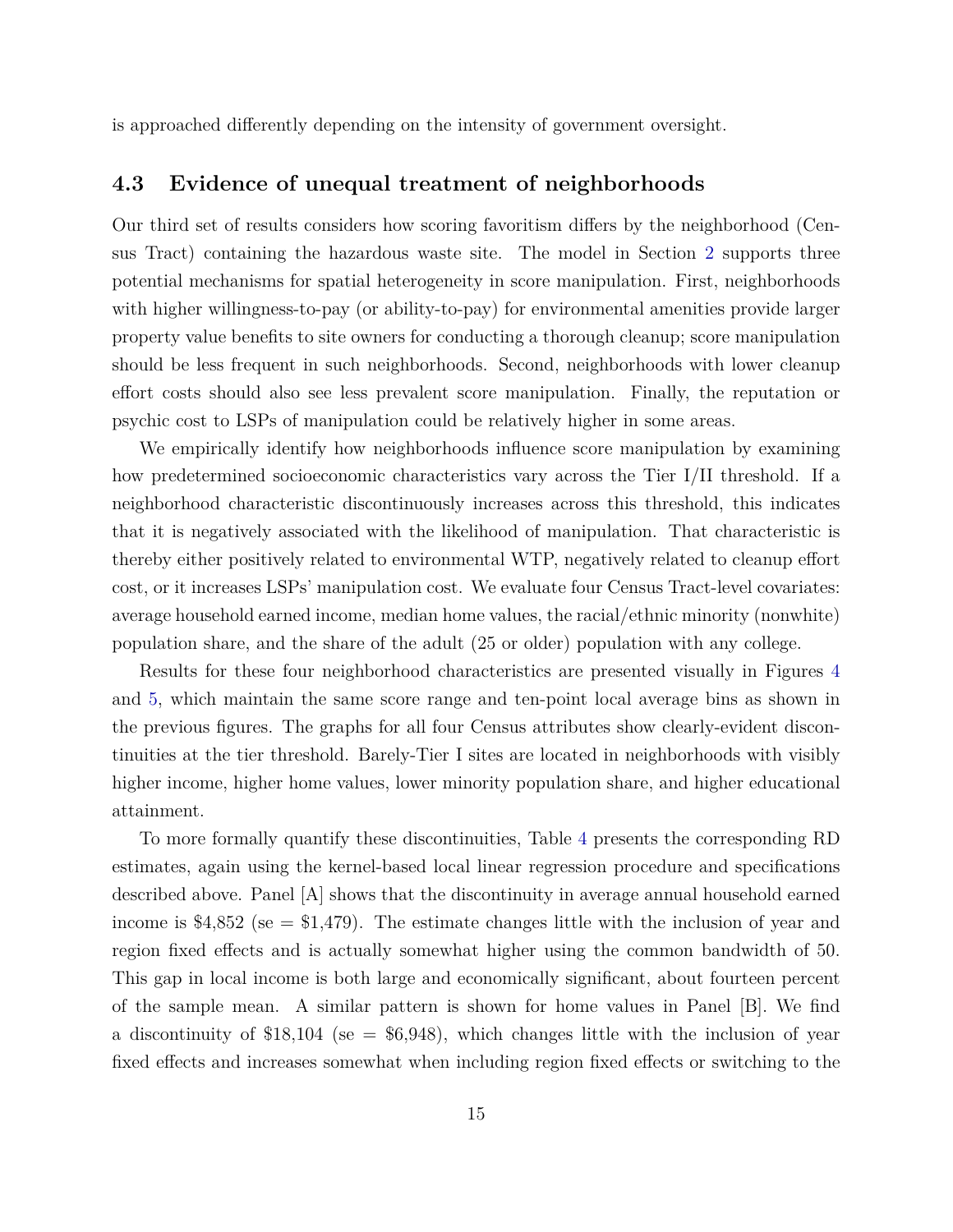common bandwidth of 50 points. Again, the difference is economically significant, more than ten percent of the sample mean.

The latter two panels of Table [4](#page-33-0) also show large and significant discontinuities in Census characteristics at the Tier I/II threshold. The nonwhite population share in Panel [C] declines by 5.97 percentage points at the tier threshold (se  $= 1.48$ ), a magnitude that is nearly 50 percent of the sample mean. This point estimate is also unaffected by the inclusion of year effects, but is somewhat attenuated to  $-2.65$  (se  $= 1.02$ ) when conditioning on region effects. This attenuation is perhaps not that surprising, given that two of the four MassDEP regions have fairly little racial variation. Panel  $|D|$  shows that the college share rises by an estimated 6.89 percentage points (se  $= 1.74$ ) at the threshold. This estimate barely changes with the inclusion of year effects or the further inclusion of region effects, and it grows to 11.48 percentage points when using the common bandwidth of 50 points in Column (4). As with the other three Census outcomes, these estimated discontinuities are large and economically significant, at least 14 percent of the sample mean.

Ultimately, these Census attributes capture spatial variation, and the four SES measures we consider are correlated with one another. A discontinuity in one measure might simply be due to a scoring choice based on another neighborhood characteristic. As an attempt to evaluate each SES attribute's marginal contribution to score manipulation, we consider sites within 50 points of the Tier I/II threshold. This "manipulation region" is both the range in which we predominantly find excess mass in the score distribution and is the scope for manipulation via the explicitly discretionary NRS Component VI. For sites with a total score between 300 and 400, we estimate how the four SES terms predict the likelihood that the site was scored above the Tier I threshold using the following regression:

$$
\mathbb{1}\{z_{ijt} \ge 350\} = \beta_0 + B'\tilde{X}_i^{SES} + \rho_j + \gamma_t + \epsilon_{ijt}
$$

where *i*, *j*, and *t* index site, MassDEP region, and year of tier assignment. So that the coefficients of interest in the vector *B* will be comparable in magnitude, we convert each SES measure into the Tract's percentile across all tracts in the state, unweighted and scaled to range 0 to 1. These percentile SES measures are captured in the vector  $\tilde{X}_i^{SES}$ . The specification also includes region fixed effects,  $\rho_j$ , and year fixed effects,  $\gamma_t$ .

Table [5](#page-34-0) presents results of this estimation. In Column (1), we include only the four SES measures as regressors. Columns (2) and (3) respectively add year and region fixed effects. Across each specification, we find that the racial/ethnic minority share has a negative and statistically significant coefficient while the education measure has a positive and significant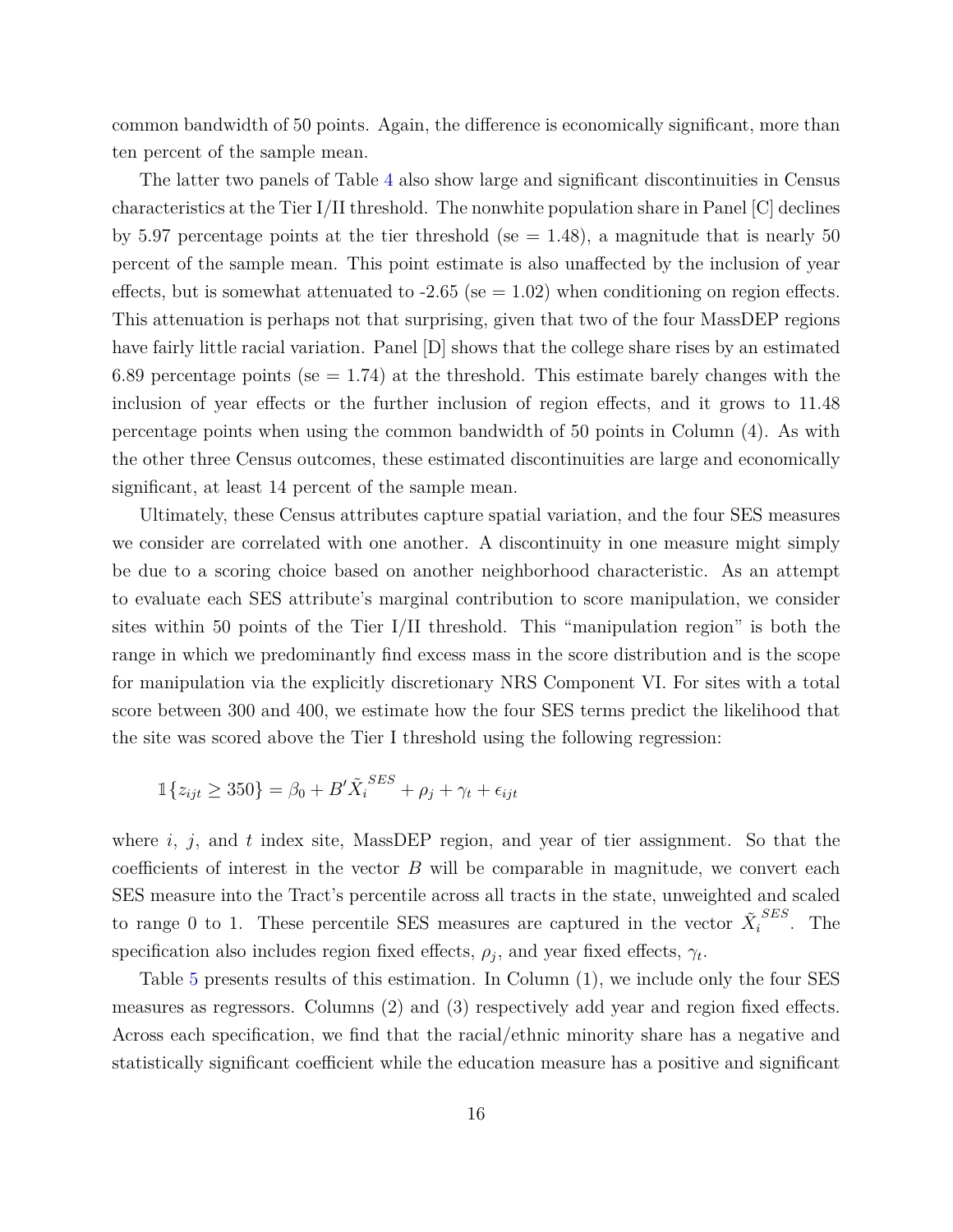relationship. For each ten percentile increase in the Tract's minority population share, the likelihood that a site is scored above 350 is reduced by 1.4 percentage points (se  $= 0.37$ ). Similarly, each ten percentile increase in the college population share raises the likelihood of a site score being above 350 by 1.59 percentage points (se  $= 0.54$ ). These estimates are statistically significant, robust across the specifications, and quite sizable, especially given that only 21 percent of the sites in the "manipulation region" are Tier I.

At face value, these results show that NRS score manipulation is less likely in neighborhoods that have higher educational attainment and a smaller minority population share, even conditional on local income and property values.<sup>17</sup> In the context of the model, this could operate through the environmental willingness-to-pay mechanism. College education reflects WTP if it increases knowledge about the health effects of pollution, or if college-educated residents are more informed about pollution siting. Alternatively, score manipulation might offer less scope for reduced cleanup effort in these areas, if a better-educated populace provides more community scrutiny of site cleanup quality.<sup>18</sup> Finally, LSPs' personal loss function for manipulation might be steeper in such areas, though we are unable to directly examine the possibility of racial discrimination or similar-to-me bias.

Altogether, the relationships between Census attributes and site score manipulation indicate that the principal-agent problem we document above has a much more pronounced impact on socioeconomically disadvantaged neighborhoods. Each measure varies discontinuously at the threshold in a common direction. For two sites with an equal true severity above the tier threshold, it is the site in the lower SES neighborhood that is more likely to be manipulated into Tier II status. Coupled with the results shown in Section [4.2](#page-13-0) of inferior cleanup quality for barely-Tier II sites, the implication is that low SES neighborhoods receive increased exposure to pollution through LSPs' disparate choices in scoring hazard sites.

#### **4.4 Evidence from reform of tier classification process**

This final results section evaluates the 2014 reform that MassDEP made to the tier classification procedure. As discussed in Section [3,](#page-8-0) this reform greatly simplifies the process by replacing the NRS scoresheet with a short set of binary criteria (among other changes). If

<sup>&</sup>lt;sup>17</sup>It is noteworthy that neighborhood income and home values do not predict score manipulation after controlling for race and education. One possibility is that real estate markets only loosely map to Tract boundaries, so that these measures poorly capture the property value boost from high-effort remediation.

<sup>&</sup>lt;sup>18</sup>In support of this hypothesis, we examined formal community involvement in site remediation through Public Involvement Plans (PIP). The LSP for a PIP site must lead community meetings and present plans for site cleanup. While relatively few sites have a PIP, these activities are more common in higher-education neighborhoods, and our conversations with LSPs indicate that responsible parties fear having a site PIP.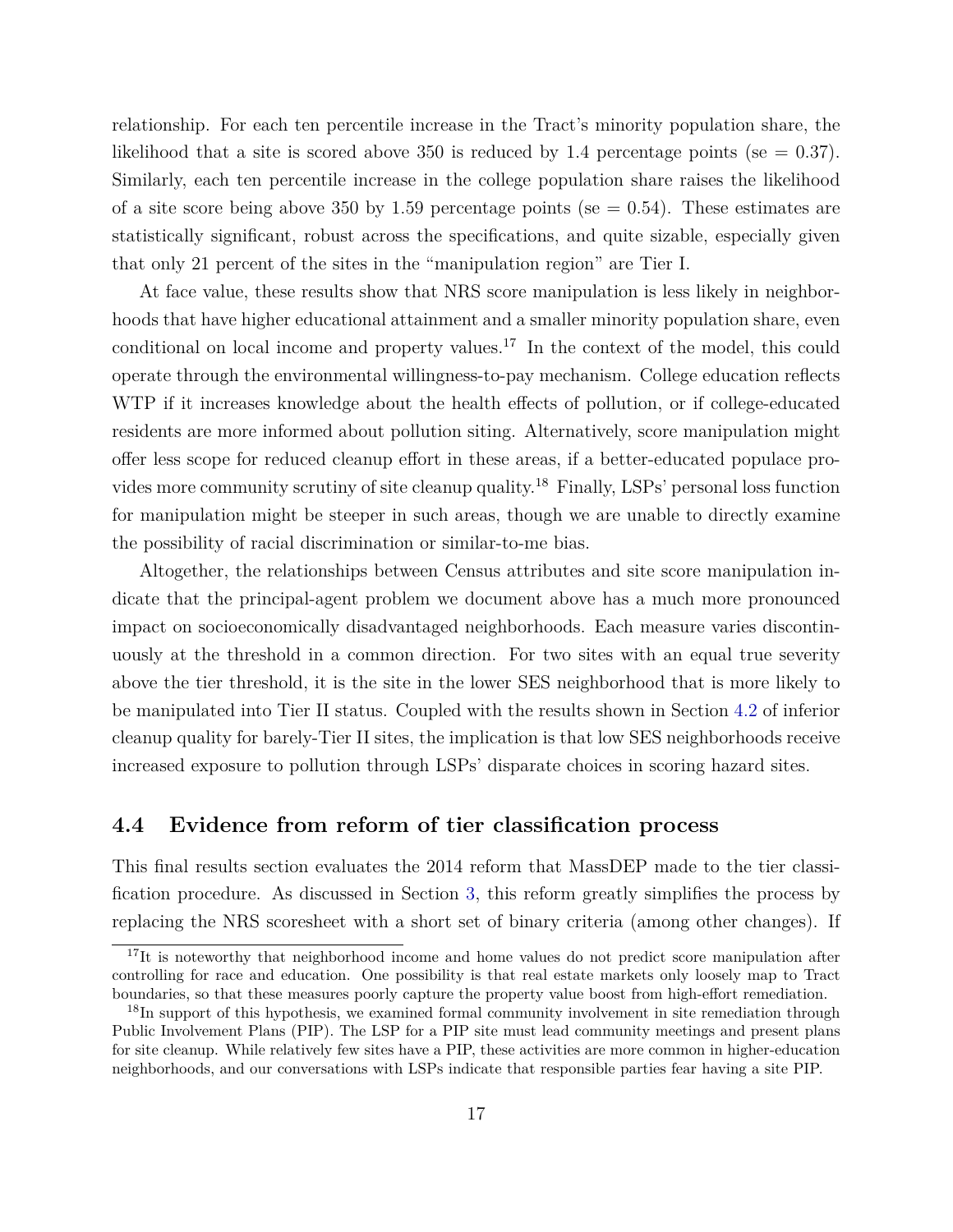the LSP indicates that any of the criteria are present, then the site is classified as Tier I. This overhaul was supported by the LSP Association as providing increased transparency and reduced paperwork. It also presumably reduces the degree of subjectivity available to the LSP in making his or her assessment.<sup>19</sup>

We utilize this reform to provide additional evidence supporting the disparate impact of score manipulation on low SES neighborhoods. In Section [4.3,](#page-15-0) we showed that education, race, income and housing values all change discontinuously at the Tier I threshold. By removing some of the tier classification discretion from LSPs, the reform should lead to a narrowing of the socioeconomic differences between Tier I and Tier II sites.

First, we document that the reform substantially increases the likelihood of a site being classified as Tier I. In Figure [6,](#page-29-0) we show the share of sites receiving a Tier I classification by year. Between 1995 and 2005, the share of Tier I sites was 14.0 percent and fairly stable across years. After experiencing a slight uptick in 2006 and 2007, the Tier I share rapidly declined over the subsequent six years, reaching a low point in 2011 at 5.9 percent of sites. This is consistent with evidence from examining excess bunching in the NRS score distribution, which grows substantially over this time. In the year prior to the reform, only 11.2 percent of sites were Tier I. Then, post-reform the Tier I likelihood jumps substantially to 25.0 percent of sites, a proportion that has generally held since.

This increase in the Tier I share is not directly informative about LSPs' choices, as the reform changed the tier classification criteria in addition to reducing discretion. To provide more unequivocal evidence, we use the reform to examine how the characteristics of site neighborhoods change as the classification process becomes more objective. The reduced subjectivity blunts the ability of LSPs to act on incentives for manipulation of tier classifications, and the socioeconomic gap between Tier I and Tier II sites should narrow as a result. Our evaluation uses difference-in-differences specifications of the form:

 $y_{it} = \alpha_1 \text{I} \{\text{Tier } \text{I}\}_i + \alpha_2 \text{I} \{\text{Post-reform}\}_i + \alpha_3 \text{I} \{\text{Tier } \text{I}\}_i \cdot \text{I} \{\text{Post-reform}\}_i + \gamma_t + \epsilon_{it}$ .

<sup>&</sup>lt;sup>19</sup>The criteria are: (i) Groundwater contamination that could affect sources of drinking water, where the concentrations of the hazardous materials exceed substance-specific thresholds. (ii) The contamination is an imminent hazard, which means that vapors exceed a quantitative threshold for the danger of an explosion, the release is on a roadway and endangers safety, or it is a risk to human health if present for even a short amount of time. (iii) Immediate remedial action (IRA) is required. An IRA can be triggered by any one of a number of situations, largely evaluated by objective criteria. Just to provide one example, an IRA is required if the released liquid "is detected in soil or groundwater during an underground storage tank (UST) removal or closure, at concentrations equal to or greater than 100 parts per million by volume, referenced to benzene, using a headspace screening methodology, and the sample was obtained within ten feet of the UST and more than two feet below the ground surface."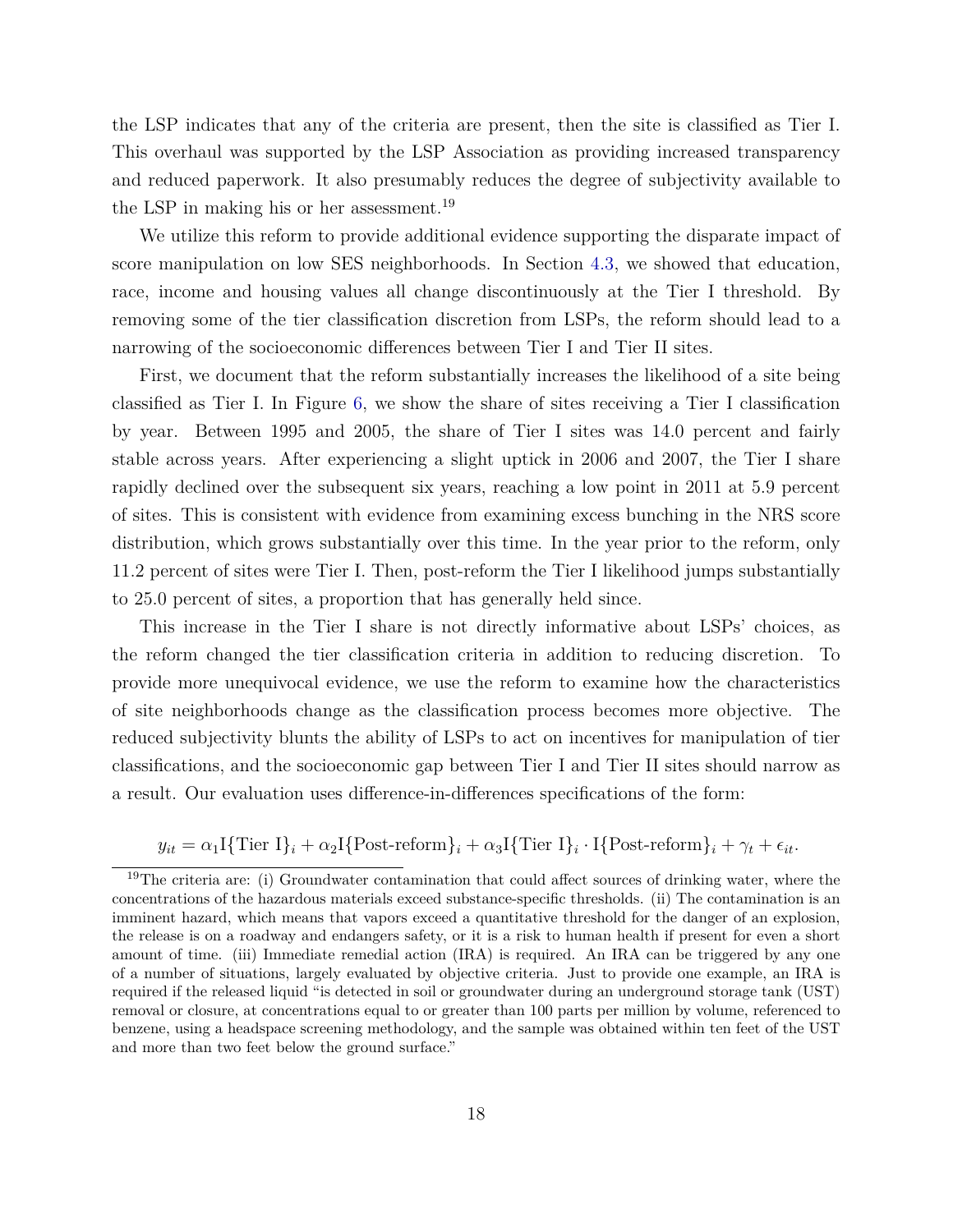The dependent variables are the SES measures examined earlier – average household income, median housing values, nonwhite population share, and the share of the adult population that has at least some college. I{Tier I}<sub>i</sub> is an indicator for whether site *i* is classified as Tier I. I $\{Post\text{-reform}\}_i$  indicates whether the site was tier-classified during the post-reform period. The coefficient of interest is  $\alpha_3$ , which is interpreted as the change in the average value of *y* for Tier I sites compared to Tier II sites. If the reform closes socioeconomic gaps in tier classification, as we hypothesize, then the sign of  $\alpha_3$  should be opposite that of  $\alpha_1$ . In other words, differences in neighborhood characteristics between Tier I and II sites should shrink in the post-reform period.

Table [6](#page-35-0) presents these estimates for 2010 Census Tract-level attributes, using a sample period spanning 2010-2019. Prior to the reform, the  $\alpha_1$  coefficients for the four measures all indicate generally similar SES differences as those shown above for the local averages near the tier threshold. Turning to the difference-in-differences coefficients of interest, all four coefficients indicate some reversal of the pre-reform disparities. Moreover, three of the four characteristics show that gaps are statistically eliminated after the reform. The only exception is the share of nonwhite residents, for which the Tier I-II gap is large pre-reform (10.44 percentage points lower in Tier I sites) and does not substantially decline (moves 1.8 percentage points closer). On the whole, however, this supplemental evidence from the tier reform corroborates our primary analyses above and further supports that LSPs' score manipulation choices differ based on local neighborhood characteristics.

## <span id="page-19-0"></span>**5 Conclusions**

As the complexity of the economy and the scope of government responsibilities continue to grow, public policymakers increasingly turn to the private sector to assist with the administration of regulations. Privatizing compliance monitoring can ease fiscal burden and leverage firms' expertise, but it also introduces conflicts of interest: third-party evaluators may favor their regulated clients' objectives over those of the public. Thus, privatization can result in unintended consequences for the efficiency and equity of regulations.

Our paper examines this agency concern in the context of hazardous waste site remediation in Massachusetts. Following a spill, the responsible party must hire a private Licensed Site Professional (LSP) to assess and remedy the environmental contamination. While the state seeks an accurate evaluation of the hazard site, the responsible party may prefer a duplicitous reporting in order to reduce cleanup costs and minimize regulatory oversight.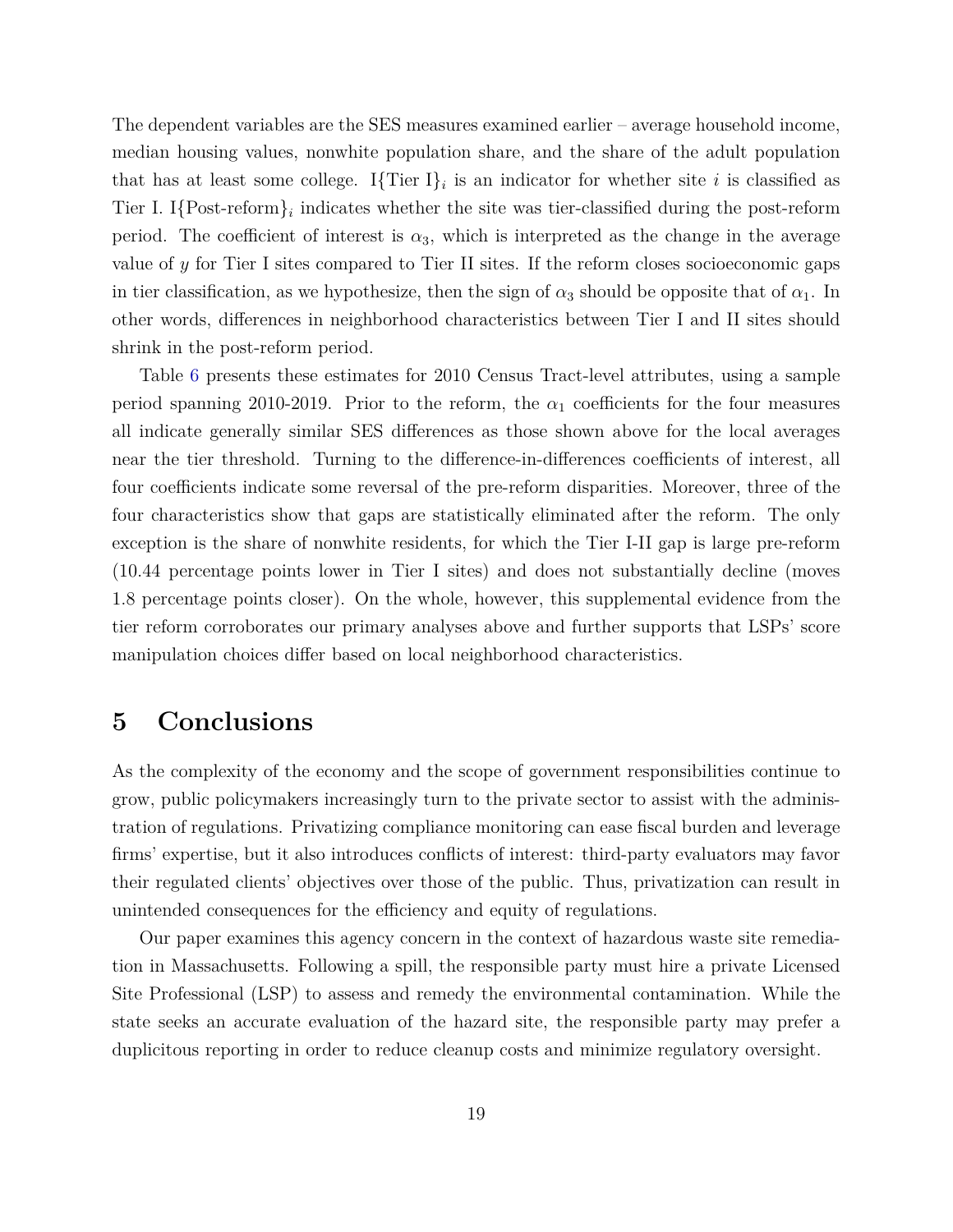By exploiting discontinuities in the mapping of LSPs' quantitative site evaluations into tiers of remediation regulations, we document three patterns of behavior in this setting. First, we show that LSPs' site assessments significantly favor their responsible party clients, a choice that is facilitated in part by the discretion given in the evaluation process. Second, we demonstrate that this client favoritism is associated with inferior cleanup quality, such as achieving remediation resolution through land use restrictions rather than by complete removal of the hazardous material. Finally, we find that these principal-agent problems are most pronounced for sites located in neighborhoods with lower income, lower property values, lower education, and a greater racial minority share.

Our study makes several contributions. Prior research typically finds beneficial effects of hazard site remediation for local property values and public health. Our findings demonstrate that there is substantial heterogeneity in site remediation quality depending on site-specific factors. Moreover, these findings add to a significant literature on environmental justice. We show that a lower willingness-to-pay or ability-to-pay for environmental remediation can elicit lighter regulation and reduced remediation quality, which in turn yields disparities in the exposure to pollution by socioeconomic status.

More broadly, our study speaks to the optimal design of mechanisms for tasking private third-party agents to serve in assessment and policy implementation capacities. Recent research highlights the importance of monitoring the actions of government agents and of maintaining strong economic incentives for their honesty. Our findings illustrate that discretion by third-party evaluators can exacerbate incentives for misbehavior.

## **References**

- <span id="page-20-3"></span>H. S. Banzhaf and R. P. Walsh. Do people vote with their feet? An empirical test of Tiebout. *The American Economic Review*, 98(3):843–63, 2008.
- <span id="page-20-2"></span>S. Banzhaf, L. Ma, and C. Timmins. Environmental justice: The economics of race, place, and pollution. *Journal of Economic Perspectives*, 33(1):185–208, 2019.
- <span id="page-20-0"></span>J. A. Blonz. The welfare costs of misaligned incentives: Energy inefficiency and the principalagent problem. Resources for the Future Working Paper 18-28, 2018.
- <span id="page-20-1"></span>O. Borcan, M. Lindahl, and A. Mitrut. Fighting corruption in education: What works and who benefits? *American Economic Journal: Economic Policy*, 9(1):180–209, 2017.
- <span id="page-20-4"></span>S. Calonico, M. D. Cattaneo, and R. Titiunik. Robust nonparametric confidence intervals for regression-discontinuity designs. *Econometrica*, 82(6):2295–2326, 2014.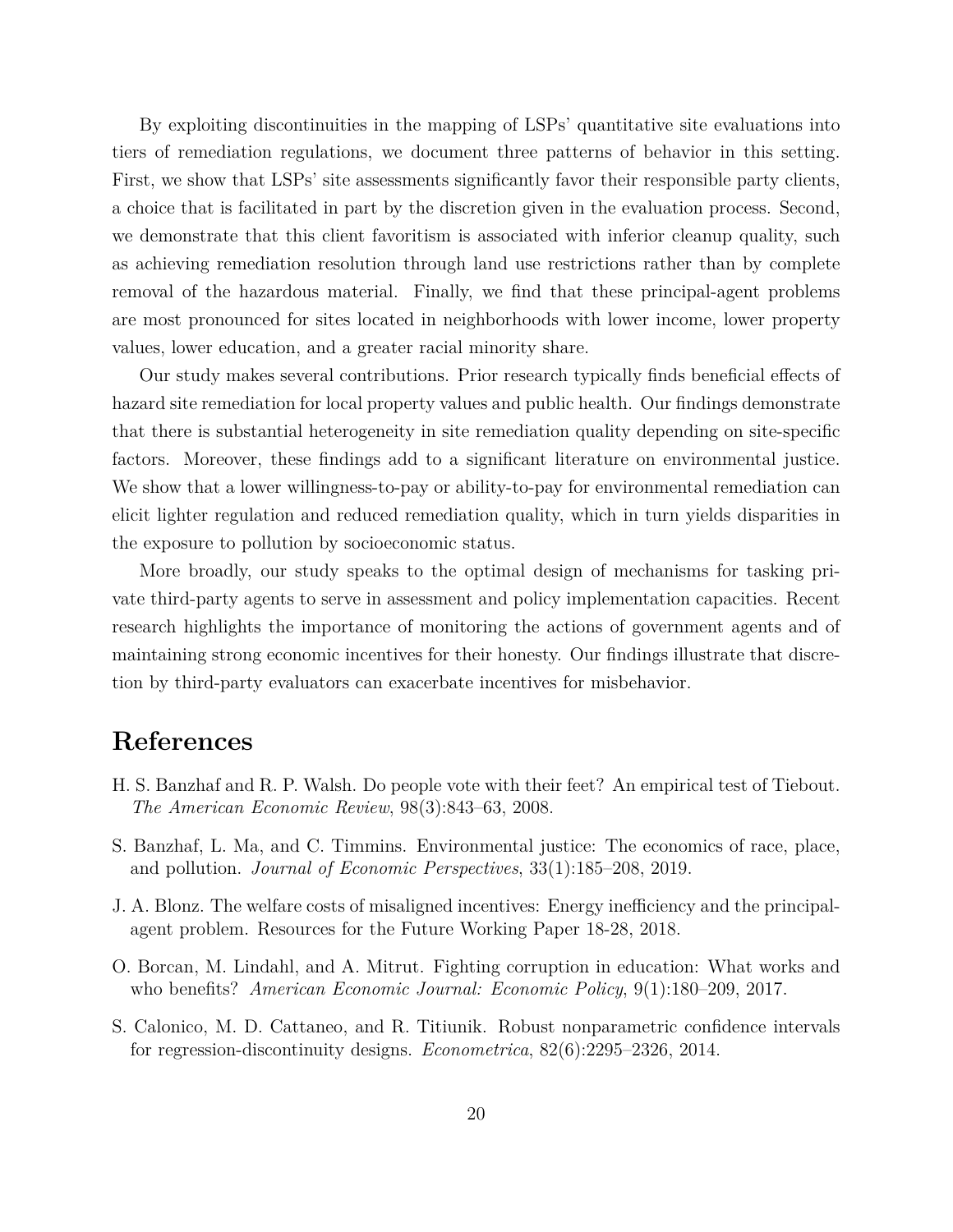- <span id="page-21-5"></span>E. Calvo, R. Cui, and J. Camilo Serpa. Oversight and efficiency in public projects: A regression discontinuity analysis. *Management Science*, Forthcoming, 2019.
- <span id="page-21-8"></span>J. Cohn and T. Deryugina. Firm-level financial resources and environmental spills. NBER Working Paper w24516, 2018.
- <span id="page-21-10"></span>K. Crowder and L. Downey. Interneighborhood migration, race, and environmental hazards: Modeling microlevel processes of environmental inequality. *American Journal of Sociology*, 115(4):1110–1149, 2010.
- <span id="page-21-7"></span>J. Currie, M. Greenstone, and E. Moretti. Superfund cleanups and infant health. *The American Economic Review: Papers and Proceedings*, 101(3):435–441, 2011.
- <span id="page-21-3"></span>T. S. Dee, W. Dobbie, B. A. Jacob, and J. Rockoff. The causes and consequences of test score manipulation: Evidence from the New York regents examinations. *American Economic Journal: Applied Economics*, 11(3):382–423, 2019.
- <span id="page-21-12"></span>B. Depro, C. Timmins, and M. O'Neil. White Flight and coming to the nuisance: Can residential mobility explain environmental injustice? *Journal of the Association of Environmental and Resource Economists*, 2(3):439–468, 2015.
- <span id="page-21-0"></span>E. Duflo, M. Greenstone, R. Pande, and N. Ryan. What does reputation buy? Differentiation in a market for third-party auditors. *The American Economic Review: Papers and Proceedings*, 103(3):314–319, 2013a.
- <span id="page-21-1"></span>E. Duflo, M. Greenstone, R. Pande, and N. Ryan. Truth-telling by third-party auditors and the response of polluting firms: Experimental evidence from India. *The Quarterly Journal of Economics*, 128(4):1499–1545, 2013b.
- <span id="page-21-2"></span>R. Fisman and Y. Wang. The distortionary effects of incentives in government: Evidence from China's "death ceiling" program. *American Economic Journal: Applied Economics*, 9(2):202–218, 2017.
- <span id="page-21-11"></span>S. Gamper-Rabindran and C. Timmins. Hazardous waste cleanup, neighborhood gentrification, and environmental justice: Evidence from restricted access Census Block data. *The American Economic Review: Papers and Proceedings*, 101(3):620–24, 2011.
- <span id="page-21-6"></span>S. Gamper-Rabindran and C. Timmins. Does cleanup of hazardous waste sites raise housing values? Evidence of spatially localized benefits. *Journal of Environmental Economics and Management*, 65(3):345–360, 2013.
- <span id="page-21-4"></span>K. Gillingham, S. Houde, and A. van Benthem. Consumer myopia in vehicle purchases: Evidence from a natural experiment. NBER Working Paper w25845, 2019.
- <span id="page-21-9"></span>W. B. Gray and R. J. Shadbegian. 'Optimal' pollution abatement – Whose benefits matter, and how much? *Journal of Environmental Economics and Management*, 47(3):510–534, 2004.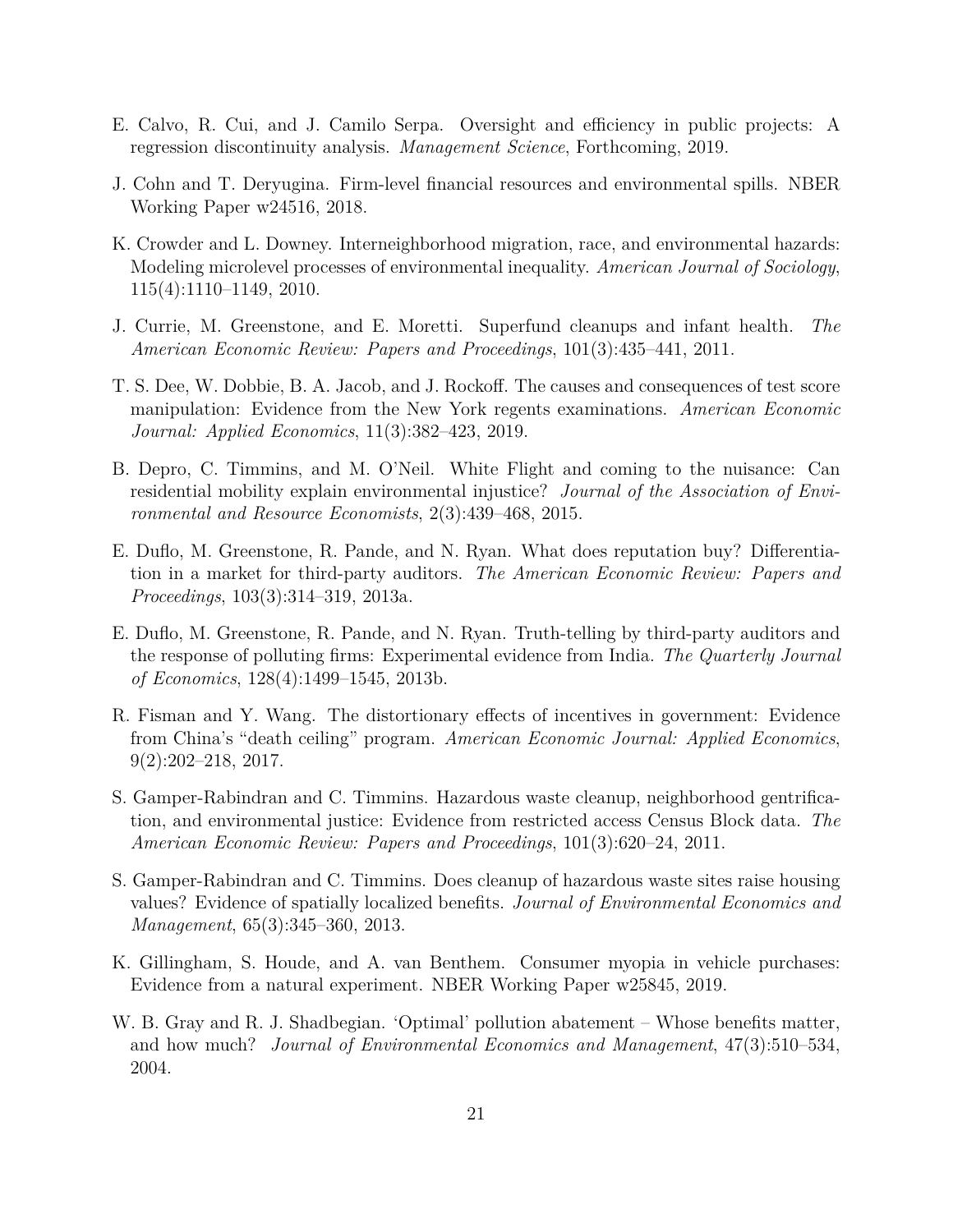- <span id="page-22-5"></span>M. Greenstone and J. Gallagher. Does hazardous waste matter? Evidence from the housing market and the Superfund program. *The Quarterly Journal of Economics*, 123(3):951– 1003, 2008.
- <span id="page-22-9"></span>S. Gupta, G. Van Houtven, and M. Cropper. Paying for permanence: An economic analysis of EPA's cleanup decisions at Superfund sites. *The RAND Journal of Economics*, pages 563–582, 1996.
- <span id="page-22-6"></span>K. Haninger, L. Ma, and C. Timmins. The value of brownfield remediation. *Journal of the Association of Environmental and Resource Economists*, 4(1):197–241, 2017.
- <span id="page-22-3"></span>G. Z. Jin and J. Lee. A tale of repetition: Lessons from Florida restaurant inspections. *The Journal of Law and Economics*, 61(1):159–188, 2018.
- <span id="page-22-2"></span>G. Z. Jin and P. Leslie. The effect of information on product quality: Evidence from restaurant hygiene grade cards. *The Quarterly Journal of Economics*, 118(2):409–451, 2003.
- <span id="page-22-8"></span>M. Lavelle and M. Coyle. Unequal protection: The racial divide in environmental law. *National Law Journal*, 15(3):S1–S12, 1992.
- <span id="page-22-11"></span>D. S. Lee. Randomized experiments from non-random selection in U.S. House elections. *Journal of Econometrics*, 142(2):675–697, 2008.
- <span id="page-22-0"></span>T. D. Lytton and L. K. McAllister. Oversight in private food safety auditing: Addressing auditor conflict of interest. *Wisconsin Law Review*, 2014(2):289–336, 2014.
- <span id="page-22-12"></span>Massachusetts Department of Environmental Protection. The Massachusetts waste site cleanup program appendices: Measures of program performance 1993-2001. Technical report, Massachusetts Bureau of Waste Site Cleanup, 2007.
- <span id="page-22-14"></span>J. McCrary. Manipulation of the running variable in the regression discontinuity design: A density test. *Journal of Econometrics*, 142(2):698–714, 2008.
- <span id="page-22-1"></span>P. Oliva. Environmental regulations and corruption: Automobile emissions in Mexico City. *Journal of Political Economy*, 123(3):686–724, 2015.
- <span id="page-22-7"></span>C. Persico, D. Figlio, and J. Roth. The developmental consequences of Superfund sites. *Journal of Labor Economics (forthcoming)*, 2019.
- <span id="page-22-4"></span>M. Reynaert and J. Sallee. Who benefits when firms game corrective policies? CEPR Discussion Paper No. DP13755, 2019.
- <span id="page-22-13"></span>M. Seifter. Rent-a-regulator: Design and innovation in privatized governmental decisionmaking. *Ecology Law Quarterly*, 33:1091–1148, 2006.
- <span id="page-22-10"></span>R. J. Shadbegian and W. B. Gray. Spatial patterns in regulatory enforcement. In H. S. Banzhaf, editor, *The Political Economy of Environmental Justice*, chapter 9, pages 225– 248. Stanford University Press, 2012.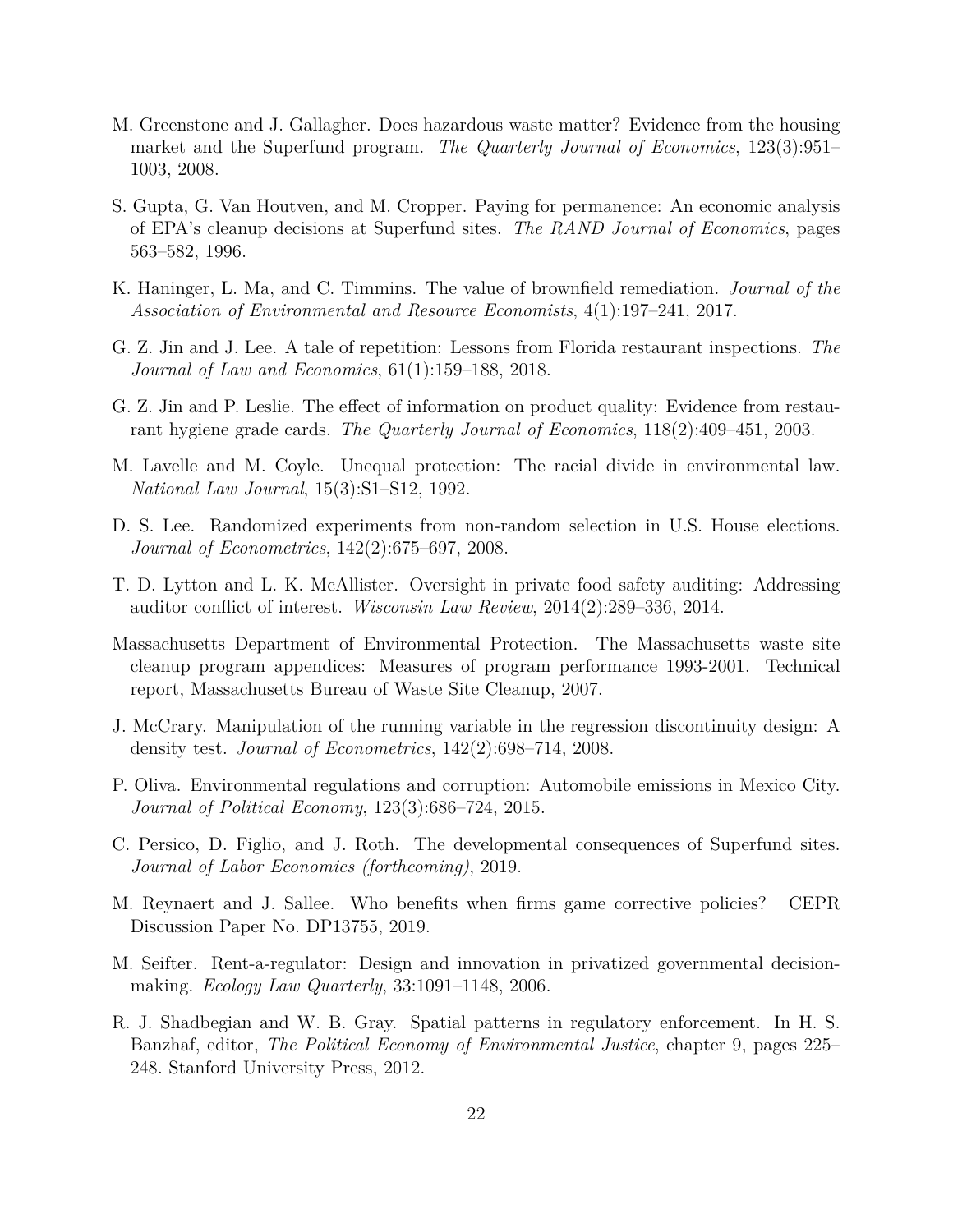- <span id="page-23-3"></span>J. P. Shimshack. The economics of environmental monitoring and enforcement. *Annual Review of Resource Economics*, 6:339–360, 2014.
- <span id="page-23-2"></span>W. K. Viscusi and J. T. Hamilton. Are risk regulators rational? Evidence from hazardous waste cleanup decisions. *The American Economic Review*, 89(4):1010–1027, 1999.
- <span id="page-23-1"></span>J. West. Racial bias in police investigations. UC Santa Cruz working paper, 2018.
- <span id="page-23-0"></span>L. J. White. Markets: The credit rating agencies. *Journal of Economic Perspectives*, 24(2): 211–226, 2010.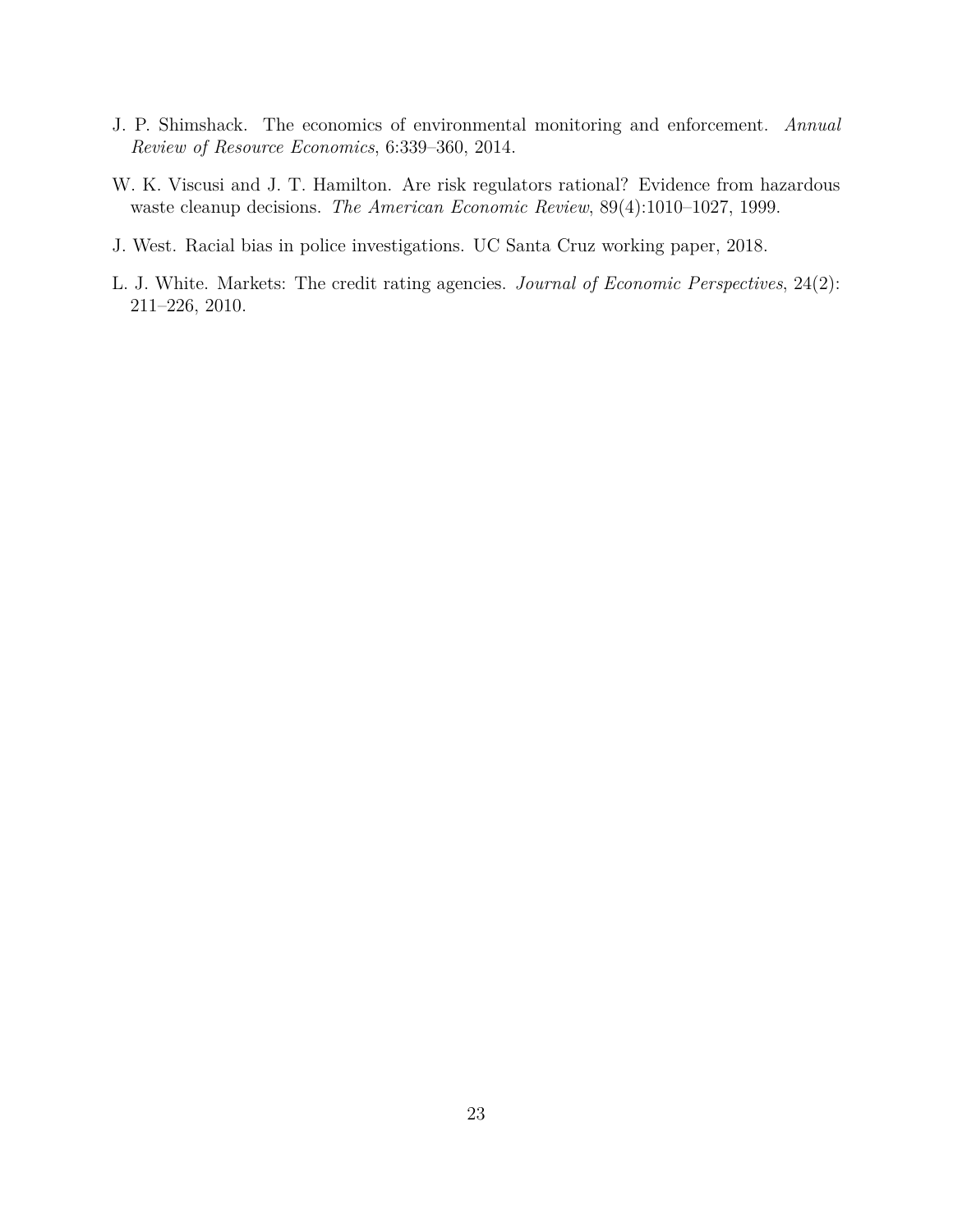## **Figures and tables**

<span id="page-24-0"></span>

Figure 1: Distribution of site scores in the Numerical Ranking System (NRS)

Notes: Figure [1](#page-24-0) plots the distribution of hazardous waste site scores in the Numerical Ranking System using a bin width of 10 points and showing the full set of 11,347 scores. The dashed black line shows a log-normal distribution fit to the mean (250) and standard deviation (104) of the set of scores. The solid vertical red line indicates the cutoff at 350 points between the Tier II and Tier I regulatory categories.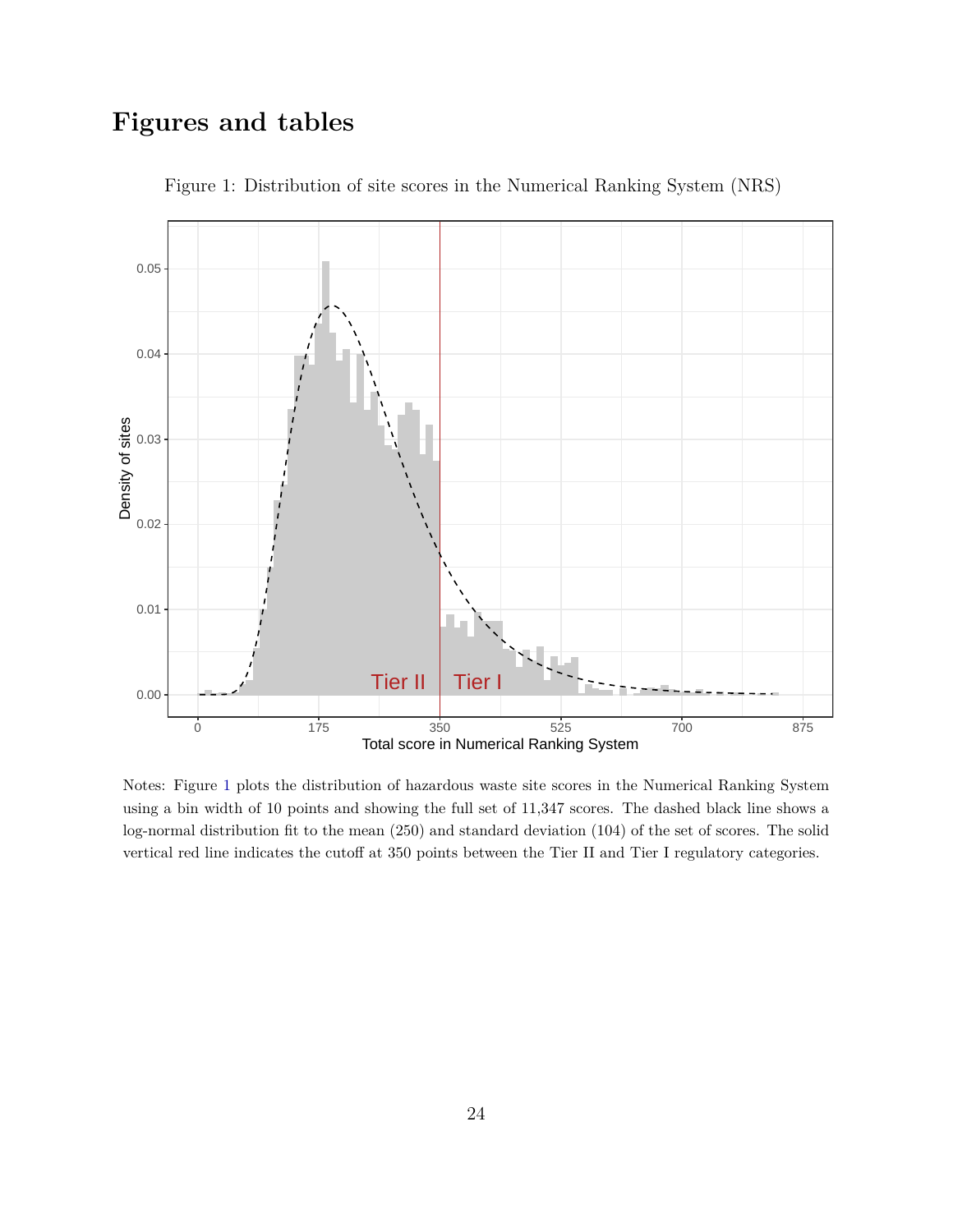<span id="page-25-0"></span>

Figure 2: Score adjustments for "mitigating disposal site-specific conditions"

(b) Likelihood of a negative NRS component VI score adjustment

Notes: Figure [2](#page-25-0) plots local averages for the use of NRS component VI ad hoc score adjustments (ranging -50 to +50 points) against the total site NRS score, using a bin size of 10 points. The curves show a LOESS fit to the data separately on each side of the tier cutoff.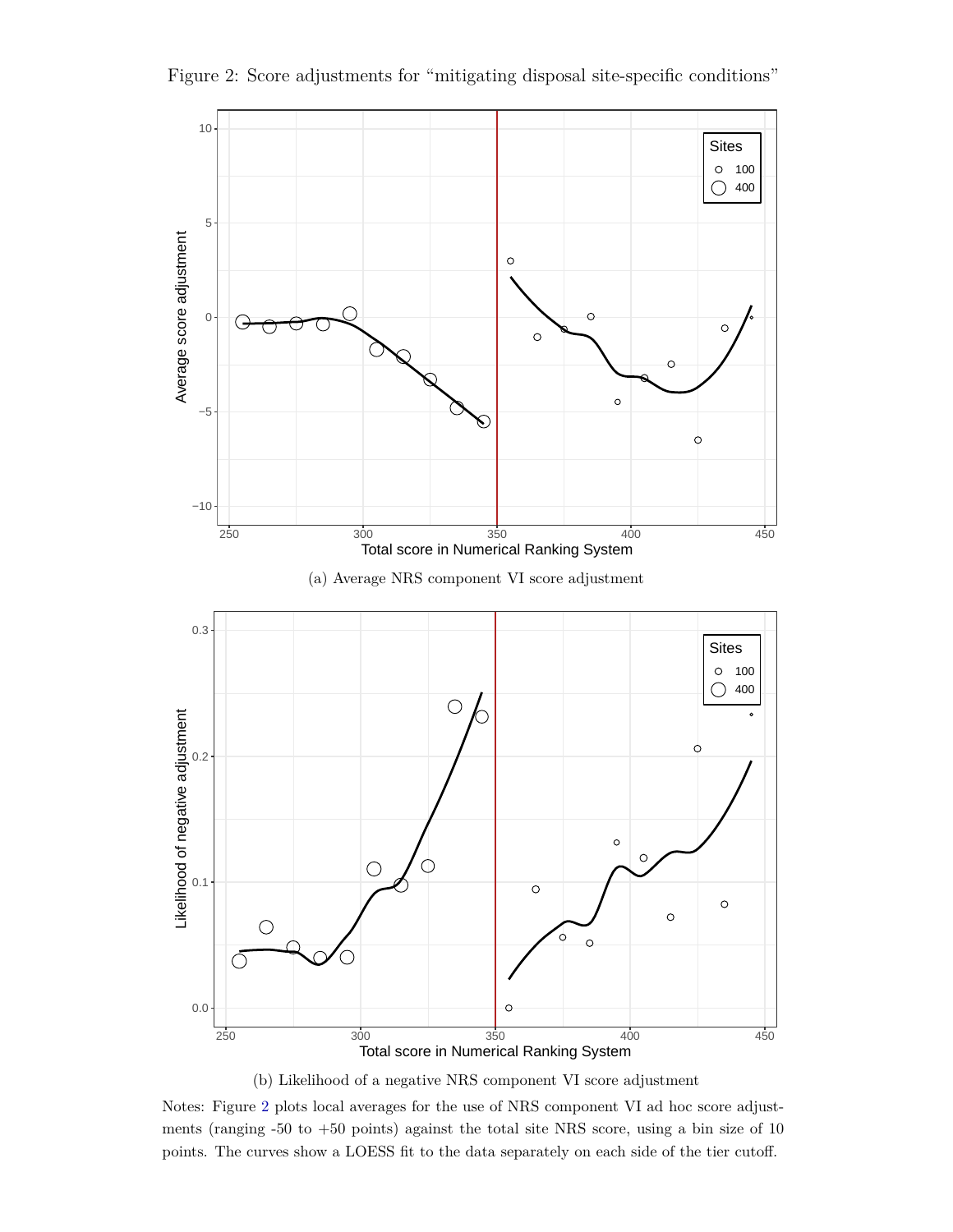<span id="page-26-0"></span>

Figure 3: Measures of cleanup quality for sites with a Permanent Solution

(b) Permanent Solution involves an Activity and Use Limitation for the property Notes: Figure [3](#page-26-0) plots local averages for measures of cleanup quality for sites with a Response Action Outcome Permanent Solution against the total site NRS score, using a bin size of 10 points. The curves show a LOESS fit to the data separately on each side of the tier cutoff.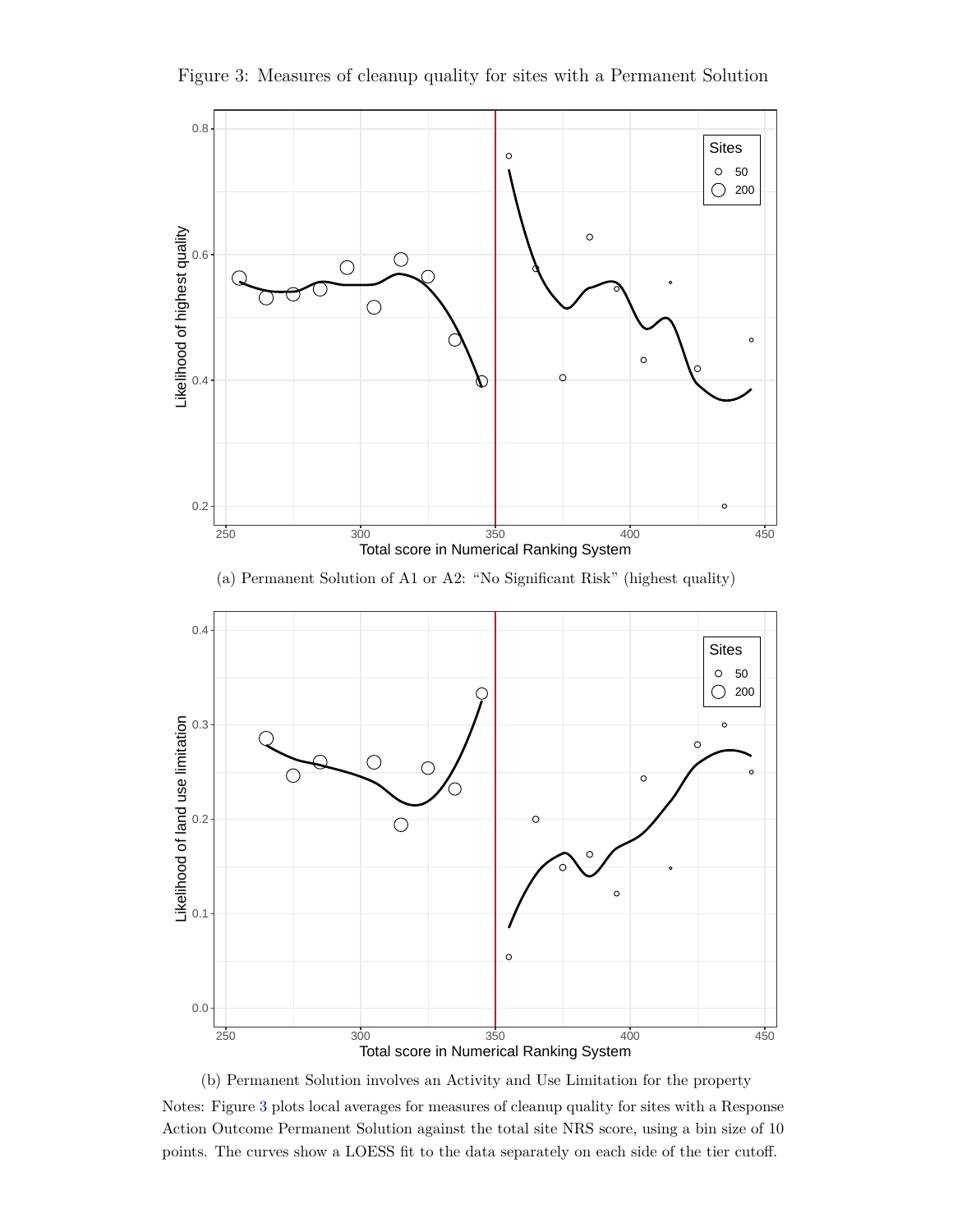Figure 4: Predetermined economic characteristics for neighborhood of site

<span id="page-27-0"></span>

(b) 1990 Census Tract-level median home property value (\$000s)

Notes: Figure [4](#page-27-0) plots local averages for 1990 Census Tract-level average household earned income and median home value against the total site NRS score, using a bin size of 10 points. The curves show a LOESS fit to the data separately on each side of the tier cutoff.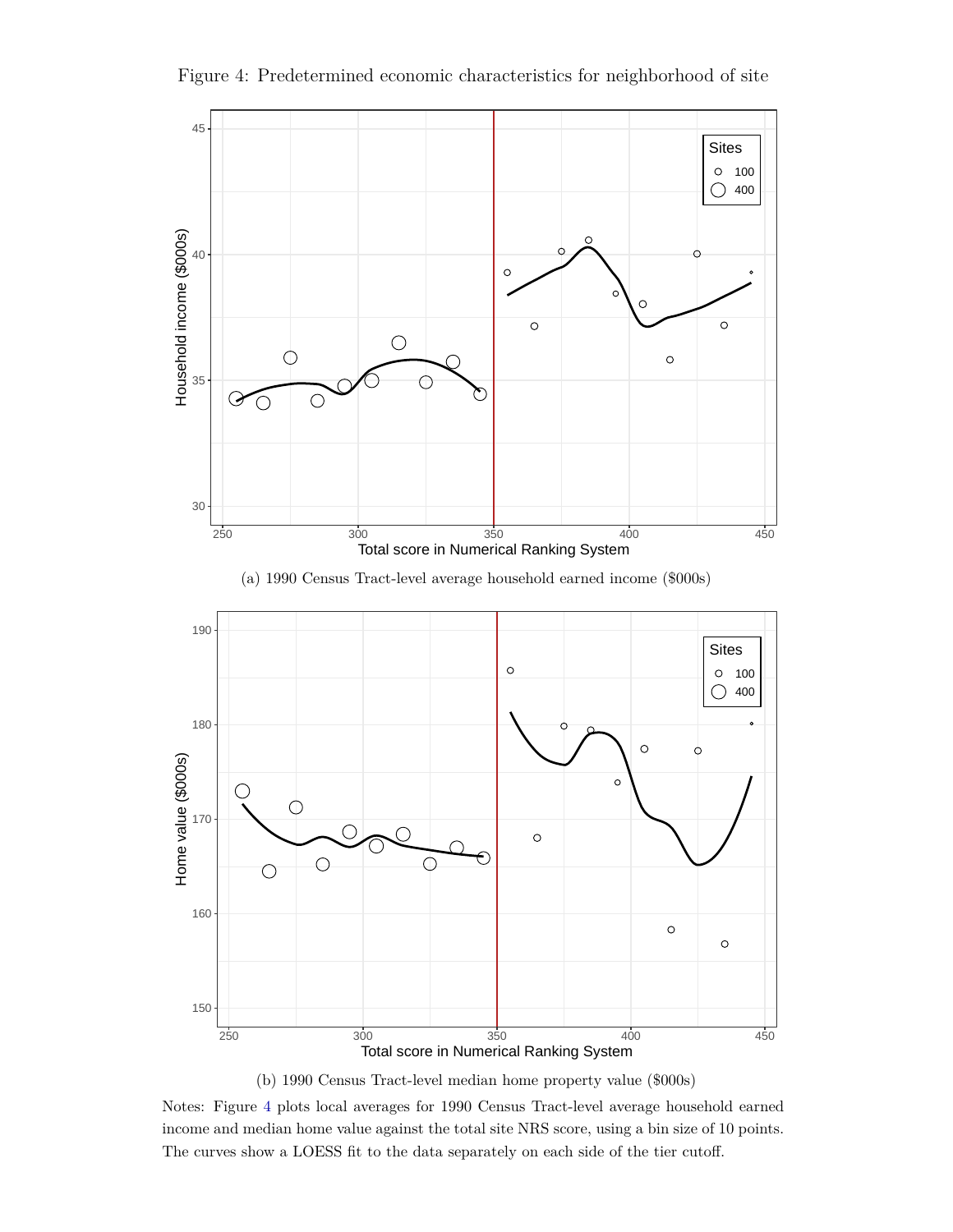

<span id="page-28-0"></span>Figure 5: Predetermined demographic and education characteristics of neighborhood





(b) 1990 Census Tract-level fraction of adult residents with any college education

Notes: Figure [5](#page-28-0) plots local averages for 1990 Census Tract-level demographic composition and adult (aged 25<sup>+</sup>) college education against the total site NRS score, using a bin size of 10 points. The curves show a LOESS fit to the data separately on each side of the tier cutoff.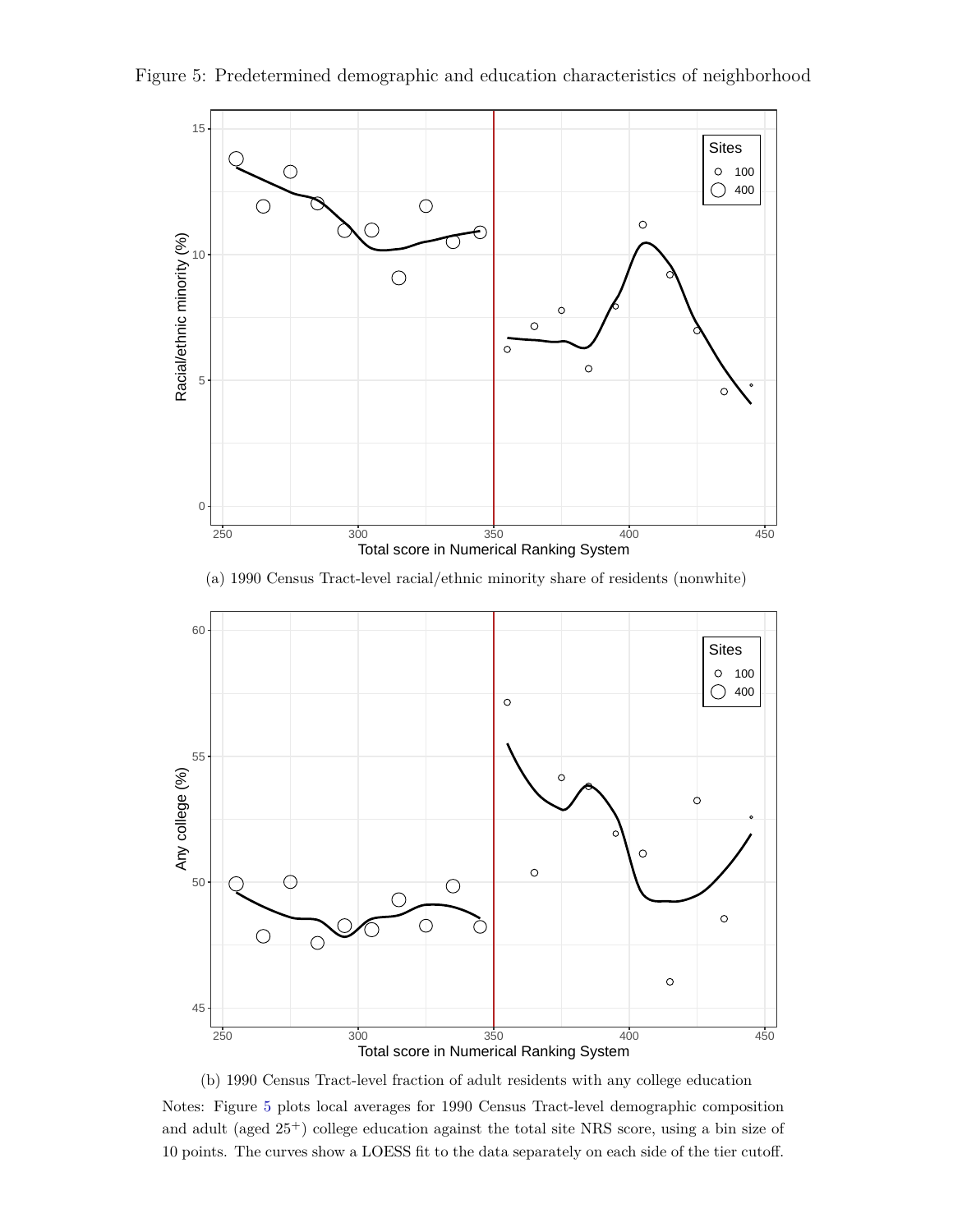<span id="page-29-0"></span>

Figure 6: Tier composition of newly-classified sites by year during 1995-2018

Notes: Figure [6](#page-29-0) plots the annual share of hazardous waste sites that were classified each year by Licensed Site Professionals as being a Tier I site. The size of the markers indicates the total number of newlyclassified waste sites each year. The solid vertical red line indicates the state's overhaul of the Numerical Ranking System and revisions to the tier classification process that went into effect in 2014.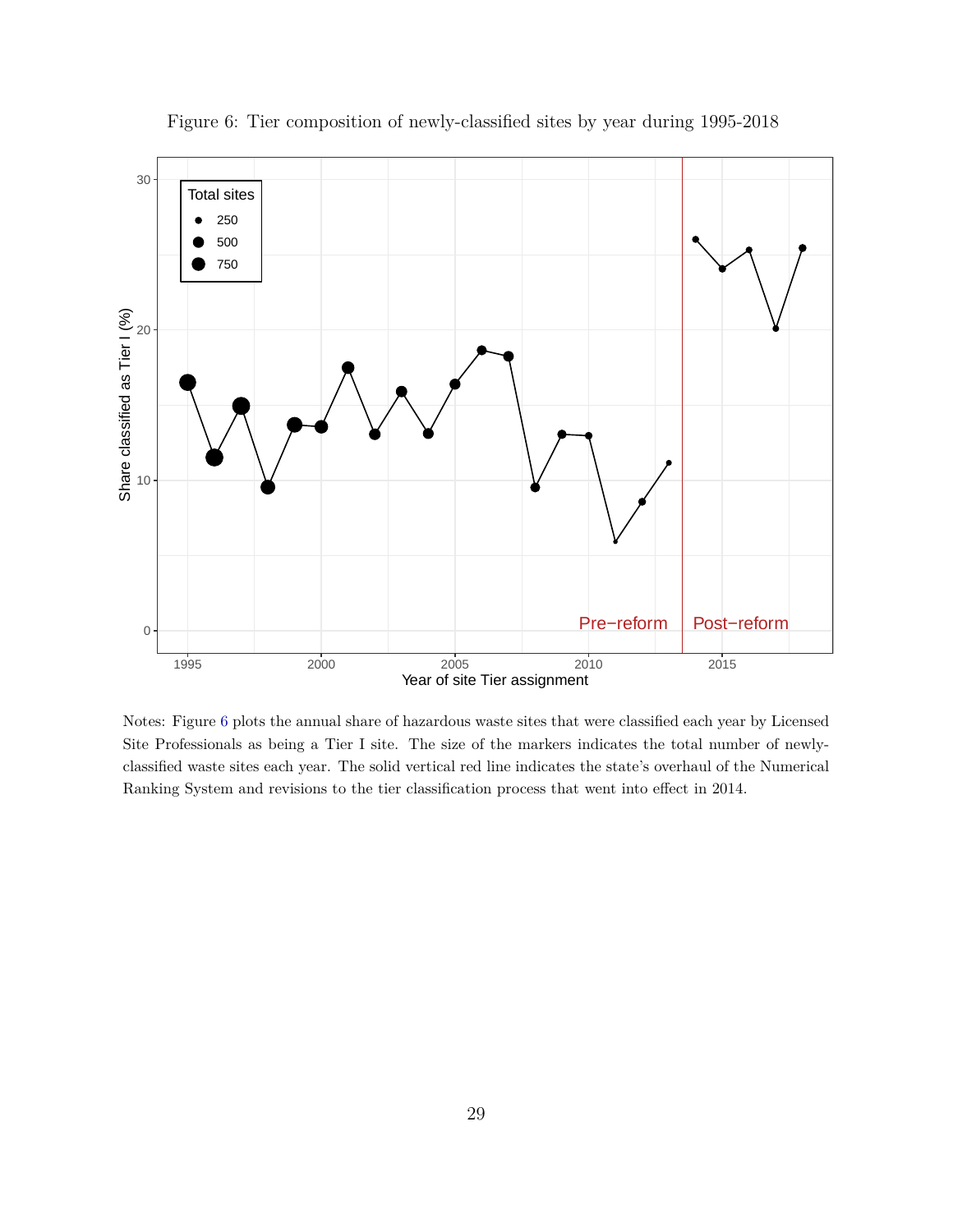|                                                 | Mean     | St. Dev. |  |  |
|-------------------------------------------------|----------|----------|--|--|
| Panel [A] Site scoring and cleanup quality      |          |          |  |  |
| Tier I                                          | 0.155    | 0.362    |  |  |
| NRS total score                                 | 250.092  | 103.620  |  |  |
| NRS component VI score                          | $-0.462$ | 9.965    |  |  |
| Negative component VI score                     | 0.054    | 0.226    |  |  |
| Permanent Solution of A1 or A2                  | 0.583    | 0.493    |  |  |
| Permanent Solution includes AUL                 | 0.218    | 0.413    |  |  |
| Panel [B] Predetermined Census Tract covariates |          |          |  |  |
| Household earned income (\$000)                 | 34.501   | 13.143   |  |  |
| Median home value (\$000)                       | 167.862  | 64.944   |  |  |
| Non-white population $(\%)$                     | 12.545   | 18.612   |  |  |
| Adult pop. with any college $(\%)$              | 48.709   | 16.903   |  |  |
| Number of sites                                 | 11,347   |          |  |  |

<span id="page-30-0"></span>Table 1: Summary statistics on sites in the Numerical Ranking System

Notes: Table [1](#page-30-0) presents summary statistics for hazardous waste sites in the Numerical Ranking System (NRS). Panel [A] includes measures of site scoring and of the resulting cleanup quality for sites that have established a Permanent Solution through a Release Action Outcome. Panel [B] includes 1990 Census Tract economic and demographic covariates for the neighborhoods containing each site. The NRS component VI score is an ad hoc adjustment determined by the LSP for "mitigating disposal site-specific conditions" and has values between -50 and +50 points. A Permanent Solution of A1 or A2 is the highest possible cleanup quality and entails "No Significant Risk" to local human and ecological populations. An Activity Use Limitation (AUL) means that remediation resolution was obtained in part via land use restrictions rather than complete removal of the hazardous material. Adult pop. is defined as persons over age 25.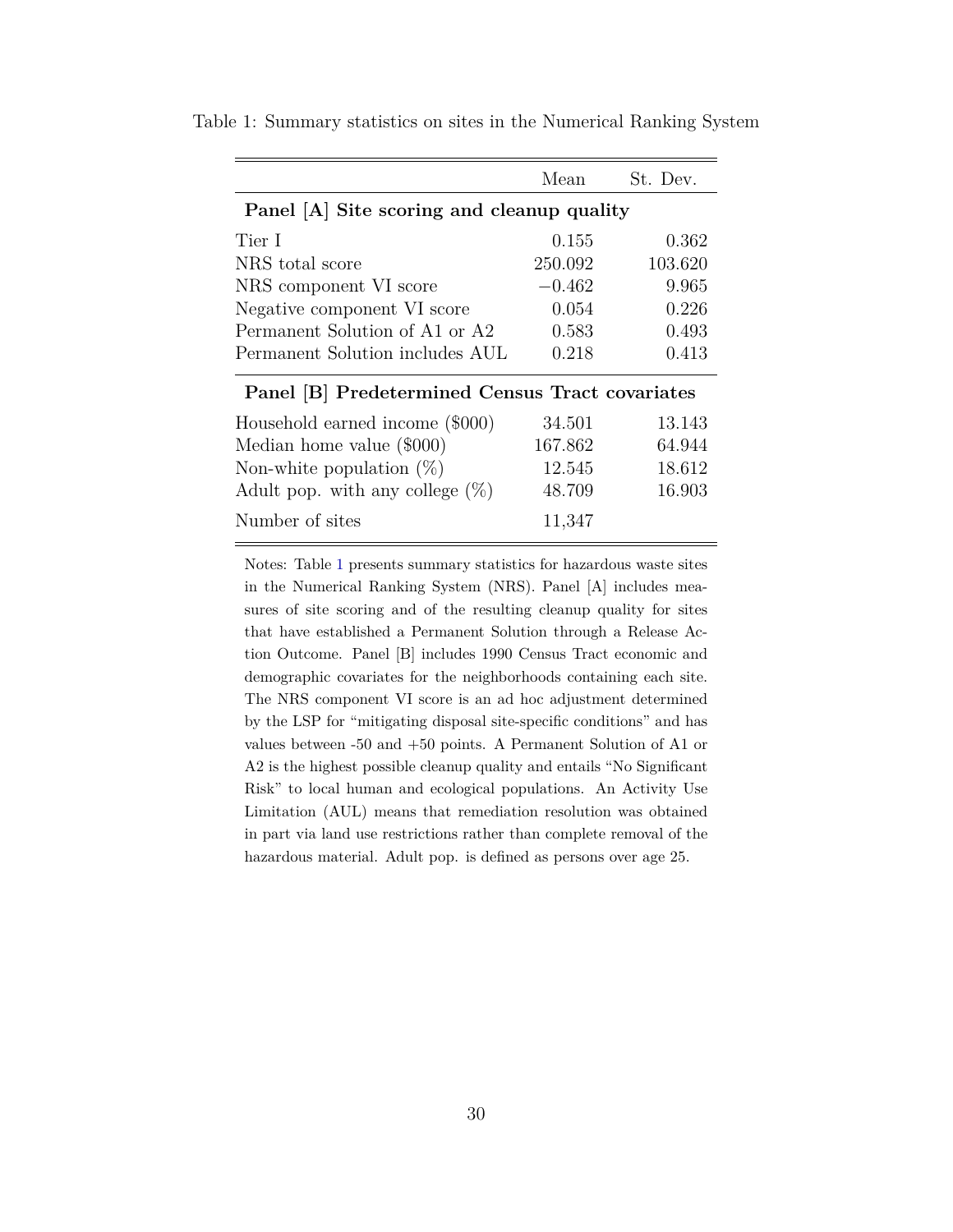|                                               | (1)            | (2)            | (3)         | (4)         |  |
|-----------------------------------------------|----------------|----------------|-------------|-------------|--|
| Panel [A] NRS component VI score              |                |                |             |             |  |
| $I\{\text{Tier }I\}$                          | $8.915***$     | $8.725***$     | $8.373***$  | $8.489***$  |  |
|                                               | (1.458)        | (1.471)        | (1.447)     | (1.223)     |  |
| Bandwidth                                     | 46.2           | 45.8           | 47.7        | 50          |  |
| Observations                                  | 1,996          | 1,982          | 2,063       | 2,190       |  |
| Panel [B] Has negative NRS component VI score |                |                |             |             |  |
| $I\{Tier I\}$                                 | $-0.268***$    | $-0.283***$    | $-0.271***$ | $-0.283***$ |  |
|                                               | (0.031)        | (0.031)        | (0.030)     | (0.026)     |  |
| Bandwidth                                     | 42.4           | 40.3           | 43.1        | 50          |  |
| Observations                                  | 1,826          | 1,753          | 1,907       | 2,190       |  |
| BW selection                                  | Optimal        | Optimal        | Optimal     | Fixed       |  |
| Year FE                                       | N <sub>o</sub> | Yes            | Yes         | Yes         |  |
| Region FE                                     | N <sub>o</sub> | N <sub>0</sub> | Yes         | Yes         |  |

<span id="page-31-0"></span>Table 2: NRS site scoring: Regression discontinuity estimates

<sup>∗</sup>p*<*0.1; ∗∗p*<*0.05; ∗∗∗p*<*0.01 Notes: Each column presents results from a separate regression discontinuity estimation for how the outcome in each panel varies where crossing the Tier II to Tier I threshold at 350 total points in the Numerical Ranking System. All regressions use the ["rdrobust"](https://sites.google.com/site/rdpackages/rdrobust) software package developed and provided by [Calonico](#page-20-4) [et al.](#page-20-4) [\(2014\)](#page-20-4). Heteroskedasticity-robust bias-corrected standard errors are selected using the same package, as are optimal bandwidths using a triangular kernel. Where included, tier-assignment year FE are fixed effects for each year (1994-2013) of NRS site scoring, and region FE are fixed effects for each of the four MassDEP office regions.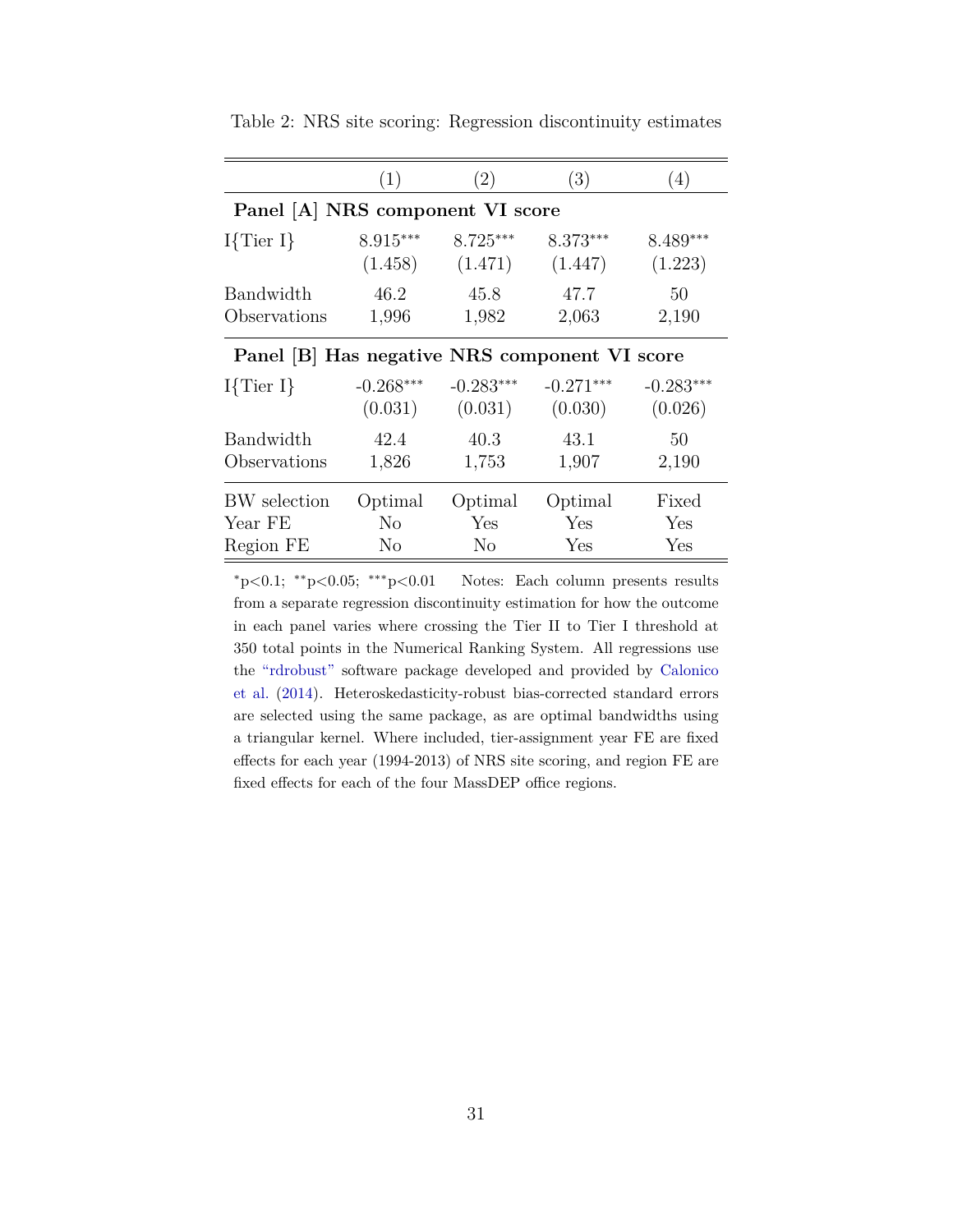|                                                  | (1)            | (2)            | (3)         | (4)        |
|--------------------------------------------------|----------------|----------------|-------------|------------|
| Panel [A] Highest quality: "No Significant Risk" |                |                |             |            |
| $I\{Tier I\}$                                    | $0.328***$     | $0.286***$     | $0.281***$  | $0.386***$ |
|                                                  | (0.083)        | (0.080)        | (0.080)     | (0.074)    |
| Bandwidth                                        | 54.4           | 53.8           | 53.4        | 50         |
| Observations                                     | 1,216          | 1,187          | 1,187       | 1,095      |
| Panel [B] Has land use limitation (AUL)          |                |                |             |            |
| $I\{\text{Tier }I\}$                             | $-0.202***$    | $-0.186***$    | $-0.175***$ | $-0.23***$ |
|                                                  | (0.061)        | (0.063)        | (0.061)     | (0.059)    |
| Bandwidth                                        | 58.8           | 58.5           | 62.7        | 50         |
| Observations                                     | 1,306          | 1,306          | 1,390       | 1,095      |
| BW selection                                     | Optimal        | Optimal        | Optimal     | Fixed      |
| Year FE                                          | N <sub>o</sub> | Yes            | Yes         | Yes        |
| Region FE                                        | N <sub>o</sub> | N <sub>o</sub> | Yes         | Yes        |

<span id="page-32-0"></span>Table 3: Site remediation quality: Regression discontinuity estimates

<sup>∗</sup>p*<*0.1; ∗∗p*<*0.05; ∗∗∗p*<*0.01 Notes: Each column presents results from a separate regression discontinuity estimation for how the outcome in each panel varies where crossing the Tier II to Tier I threshold at 350 total points in the Numerical Ranking System. All regressions use the ["rdrobust"](https://sites.google.com/site/rdpackages/rdrobust) software package developed and provided by [Calonico](#page-20-4) [et al.](#page-20-4) [\(2014\)](#page-20-4). Heteroskedasticity-robust bias-corrected standard errors are selected using the same package, as are optimal bandwidths using a triangular kernel. Where included, tier-assignment year FE are fixed effects for each year (1994-2013) of NRS site scoring, and region FE are fixed effects for each of the four MassDEP office regions.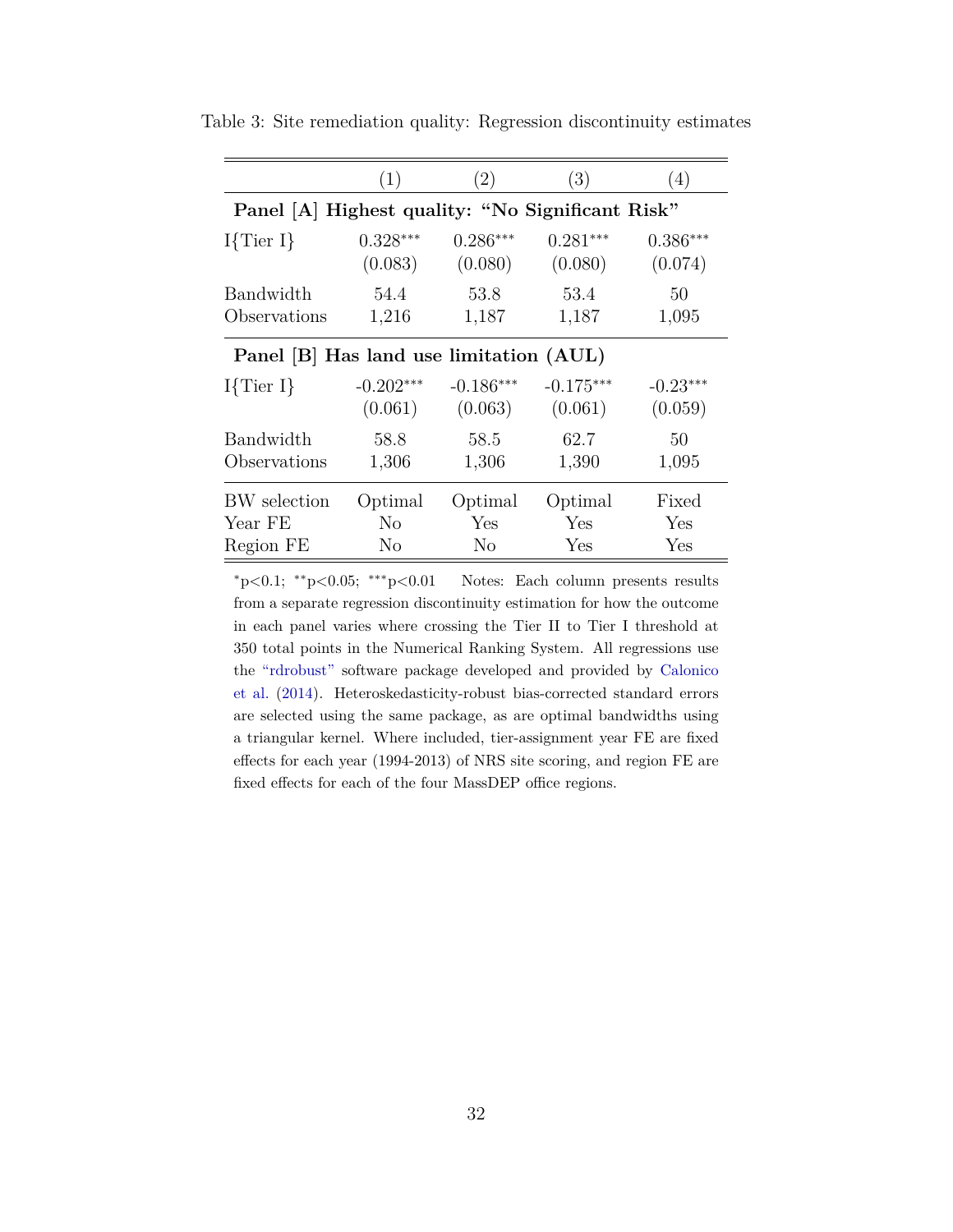|                                                    | (1)            | (2)            | (3)         | (4)        |
|----------------------------------------------------|----------------|----------------|-------------|------------|
| Panel [A] Average household earned income (\$000)  |                |                |             |            |
| $I\{Tier I\}$                                      | $4.852***$     | $4.568***$     | $4.625***$  | $7.78***$  |
|                                                    | (1.479)        | (1.357)        | (1.435)     | (1.352)    |
| Bandwidth                                          | 65.6           | 65.1           | 55.6        | 50         |
| Observations                                       | 2,898          | 2,898          | 2,435       | 2,184      |
| Panel [B] Median home value (\$000)                |                |                |             |            |
| $I\{\text{Tier }I\}$                               | $18.1***$      | 17.24**        | $26.83***$  | $40.46***$ |
|                                                    | (6.948)        | (7.475)        | (6.888)     | (7.050)    |
| Bandwidth                                          | 76.6           | 66.5           | 58.9        | 50         |
| Observations                                       | 3,275          | 2,867          | 2,561       | 2,153      |
| Panel [C] Racial/ethnic minority share $(\%)$      |                |                |             |            |
| $I\{Tier I\}$                                      | $-5.974***$    | $-5.178***$    | $-2.654***$ | $-3.032**$ |
|                                                    | (1.477)        | (1.471)        | (1.024)     | (1.259)    |
| Bandwidth                                          | 48.1           | 48             | 107.8       | 50         |
| Observations                                       | 2,122          | 2,058          | 4,748       | 2,184      |
| Panel [D] Adult population with any college $(\%)$ |                |                |             |            |
| $I\{Tier I\}$                                      | $6.885***$     | $6.653***$     | $7.187***$  | $11.48***$ |
|                                                    | (1.743)        | (1.755)        | (1.738)     | (1.603)    |
| Bandwidth                                          | 62.7           | 60.7           | 57.5        | 50         |
| Observations                                       | 2,759          | 2,692          | 2,514       | 2,184      |
| <b>BW</b> selection                                | Optimal        | Optimal        | Optimal     | Fixed      |
| Year FE                                            | N <sub>o</sub> | Yes            | Yes         | Yes        |
| Region FE                                          | No             | N <sub>o</sub> | Yes         | Yes        |

<span id="page-33-0"></span>Table 4: Predetermined neighborhood characteristics: Regression discontinuity estimates

<sup>∗</sup>p*<*0.1; ∗∗p*<*0.05; ∗∗∗p*<*0.01 Notes: Each column presents results from a separate regression discontinuity estimation for how the outcome in each panel varies where crossing the Tier II to Tier I threshold at 350 total points in the Numerical Ranking System. All regressions use the ["rdrobust"](https://sites.google.com/site/rdpackages/rdrobust) software package developed and provided by [Calonico](#page-20-4) [et al.](#page-20-4) [\(2014\)](#page-20-4). Heteroskedasticity-robust bias-corrected standard errors are selected using the same package, as are optimal bandwidths using a triangular kernel. Where included, tier-assignment year FE are fixed effects for each year (1994-2013) of NRS site scoring, and region FE are fixed effects for each of the four MassDEP office regions.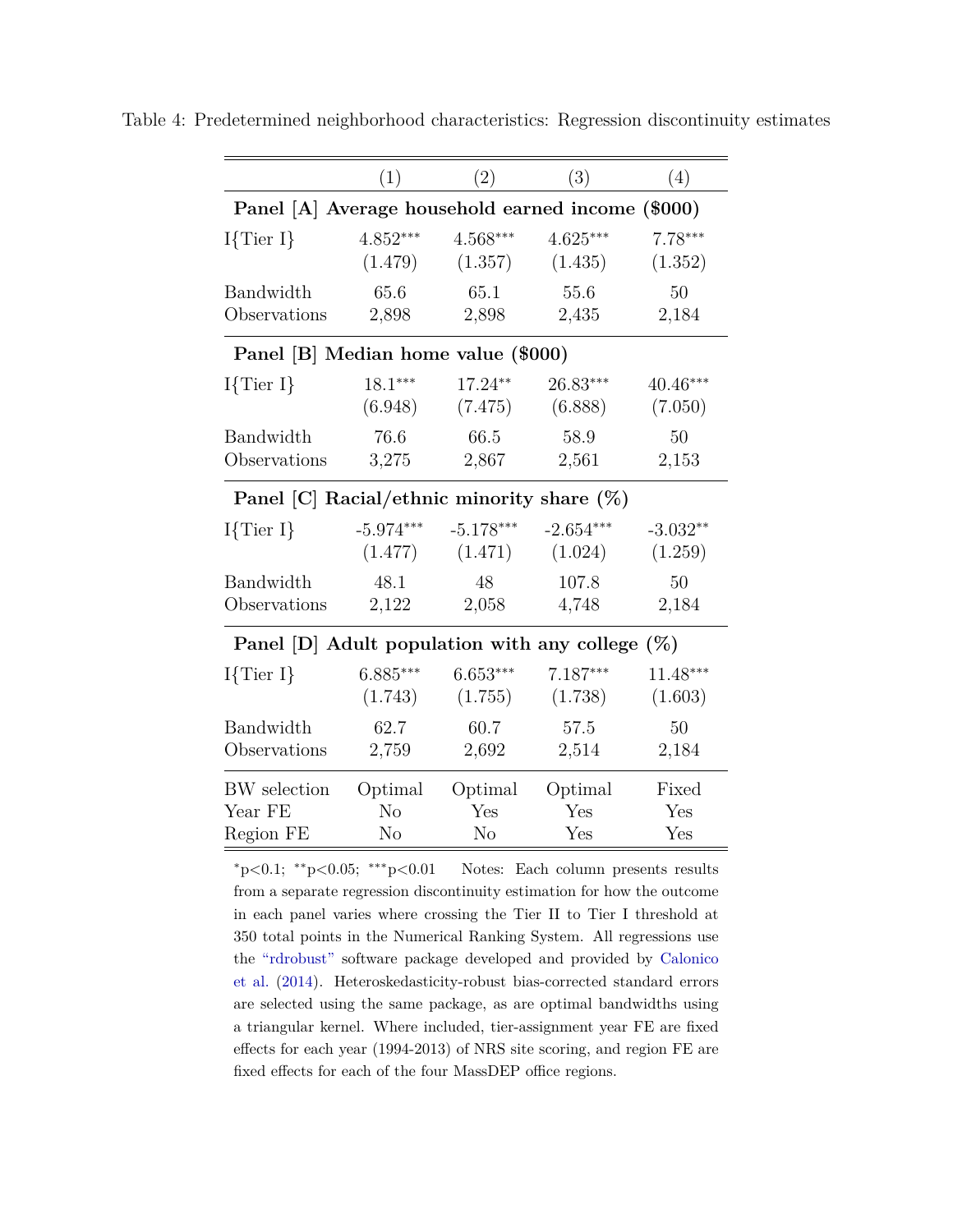|                              | Dep. variable: Score between 350-400 |                |             |
|------------------------------|--------------------------------------|----------------|-------------|
|                              | (1)                                  | (2)            | (3)         |
| Household earned income      | 0.003                                | $-0.010$       | $-0.039$    |
|                              | (0.047)                              | (0.047)        | (0.049)     |
| Median home value            | $-0.007$                             | 0.004          | 0.081       |
|                              | (0.048)                              | (0.048)        | (0.056)     |
| Racial/ethnic minority share | $-0.140***$                          | $-0.124***$    | $-0.109***$ |
|                              | (0.037)                              | (0.036)        | (0.039)     |
| Adult pop. with any college  | $0.159***$                           | $0.161***$     | $0.130**$   |
|                              | (0.054)                              | (0.054)        | (0.056)     |
| Year fixed effects           | No.                                  | Yes            | Yes         |
| Region fixed effects         | No.                                  | N <sub>o</sub> | Yes         |
| Observations                 | 2,209                                | 2,209          | 2,209       |

<span id="page-34-0"></span>Table 5: Estimating whether NRS score is above 350 by neighborhood characteristics

<sup>∗</sup>p*<*0.1; ∗∗p*<*0.05; ∗∗∗p*<*0.01 Notes: Each column presents results from a regression of a binary indicator for whether the NRS score is between 350-400 on the four 1990 Census Tract covariates, expressed as percentiles within the state. Only sites with an NRS score of between 300 and 400 are included in these regressions. Heteroskedasticity-robust standard errors are in parentheses. Where included, tierassignment year FE are fixed effects for each year (1994-2013) of NRS site scoring, and region FE are fixed effects for each of the four MassDEP office regions.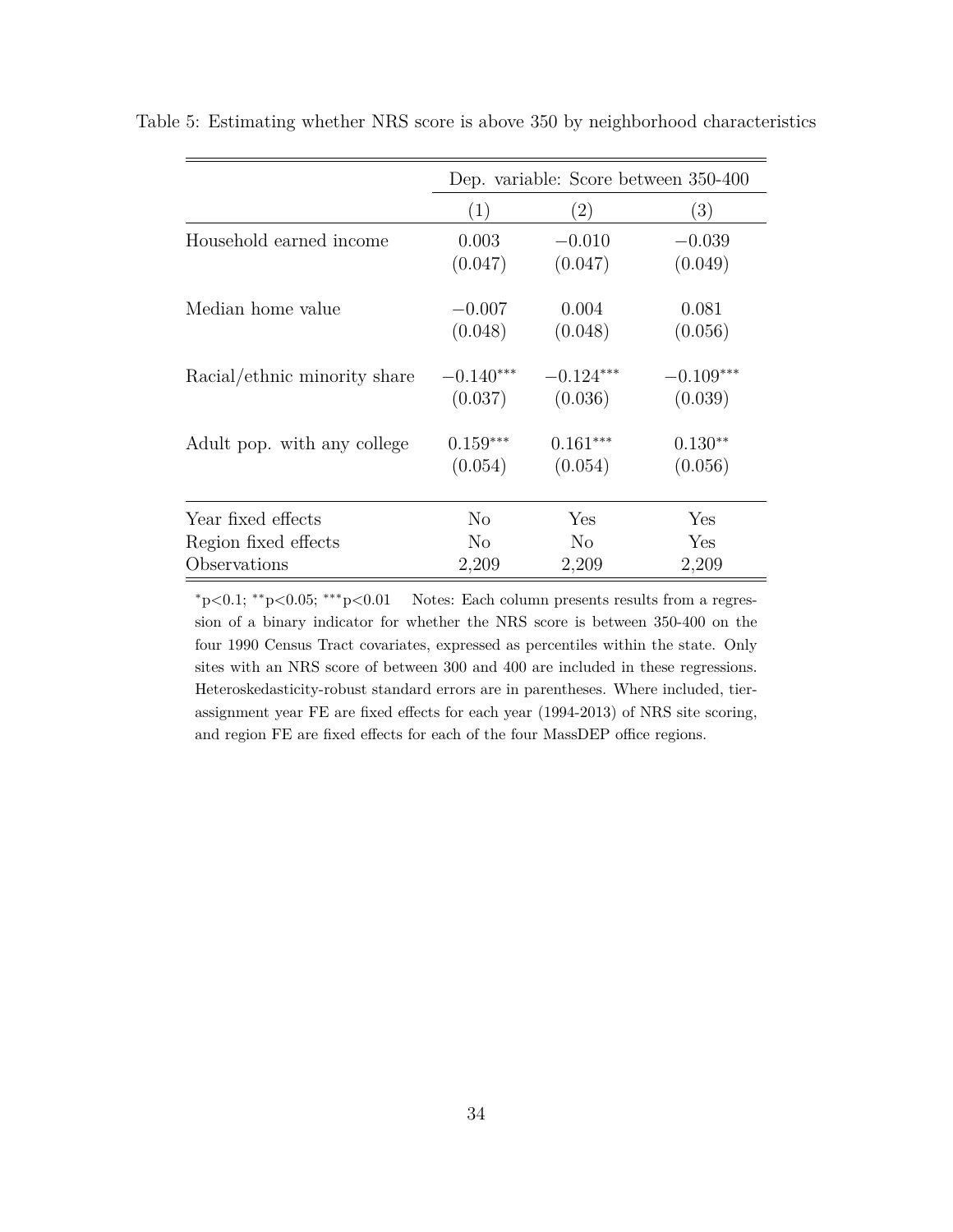|                              | Income     | Home val.         | Nonwhite         | College     |
|------------------------------|------------|-------------------|------------------|-------------|
|                              | (1)        | $\left( 2\right)$ | $\left(3\right)$ | (4)         |
| $I\{\text{Tier }I\}$         | 15.947***  | $26.952*$         | $-10.441***$     | $4.856***$  |
|                              | (3.372)    | (13.949)          | (2.420)          | (1.790)     |
| $I{Tier I} X I{Post-reform}$ | $-9.767**$ | $-35.210**$       | 1.804            | $-5.511***$ |
|                              | (3.980)    | (16.464)          | (2.857)          | (2.113)     |
| Years included               | 2010-2019  | 2010-2019         | 2010-2019        | 2010-2019   |
| Year fixed effects           | Yes        | Yes               | Yes              | Yes         |
| Observations                 | 2,236      | 2,236             | 2,236            | 2,236       |

<span id="page-35-0"></span>Table 6: Tier reform and neighborhood characteristics: Difference in differences estimates

<sup>∗</sup>p*<*0.1; ∗∗p*<*0.05; ∗∗∗p*<*0.01 Notes: Each column presents results from a separate difference in differences regression for how the Census 2010 Tract-level outcome indicated in the column titles changes following the 2014 reform to the tier classification process. The outcome in Column (1) is average household earned income in thousands of dollars. In Column (2) it is the median home value in thousands of dollars. The Column (3) outcome is the percentage of racial/ethnic minority persons as a share of Tract population. In Column (4) the outcome is the percentage share of adult (25 or older) population with any college attainment. Heteroskedasticity-robust standard errors are in parentheses. The tier-assignment year FE are fixed effects for each year (2010-2019).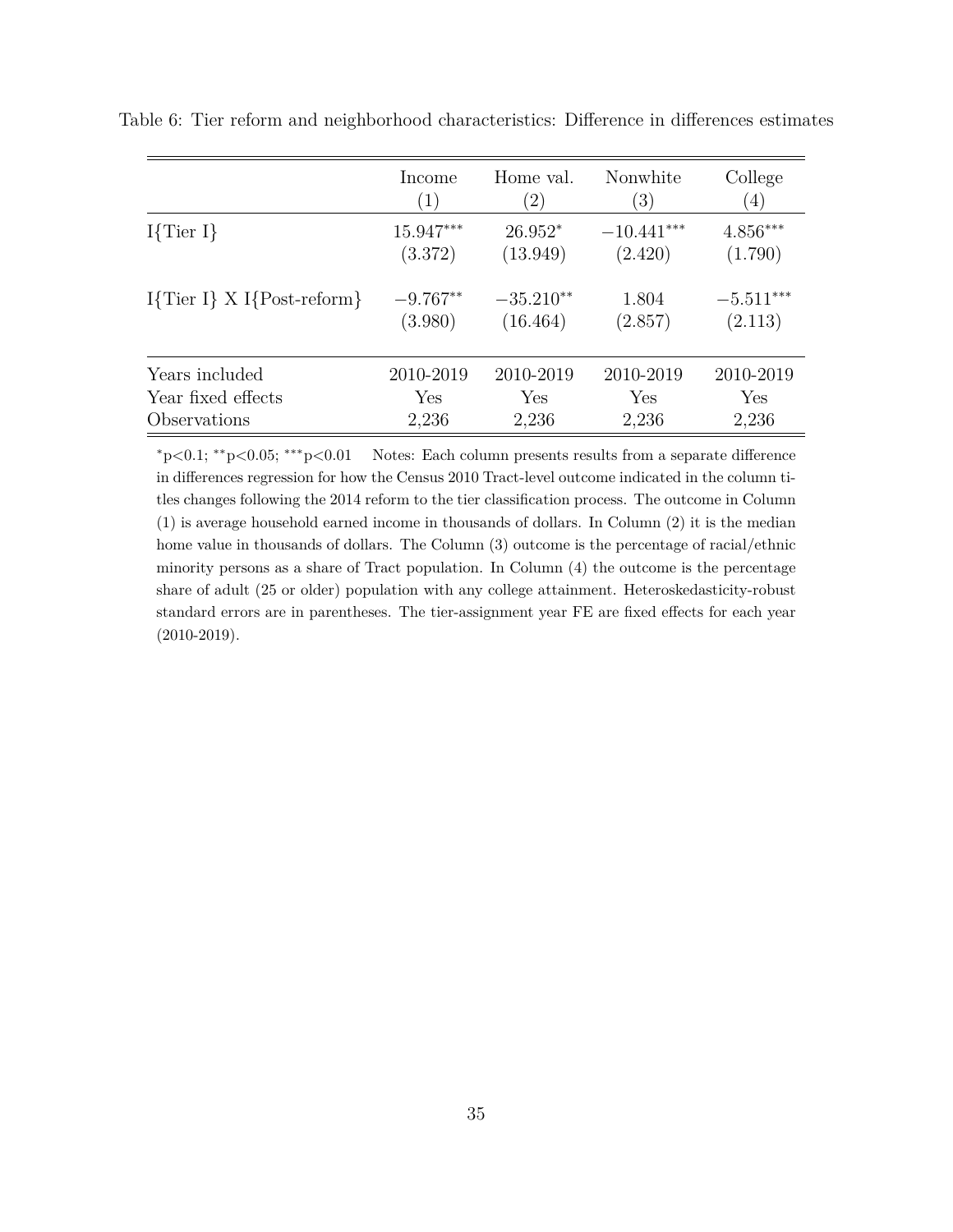## <span id="page-36-0"></span>**A Appendix tables and figures**

| Component                                                                                                                                                                                                                                                | Score range                                                  |
|----------------------------------------------------------------------------------------------------------------------------------------------------------------------------------------------------------------------------------------------------------|--------------------------------------------------------------|
| <i>I. Disposal site information</i>                                                                                                                                                                                                                      | <i>Not scored</i>                                            |
| II. Exposure pathways                                                                                                                                                                                                                                    | $\left[15 - 700\right]$                                      |
| Soil (likely presence, human exposure)<br>Groundwater (likely presence, human exposure)<br>Surface water (likely presence, human exposure)<br>Air (likely presence, affecting occupied buildings)<br>Number of sources (one, two, three or more)         | $0 - 150$<br>$0 - 150$<br>$0 - 150$<br>$0 - 200$<br>$0 - 50$ |
| III. Disposal site characteristics                                                                                                                                                                                                                       | $[3 - 180]$                                                  |
| Toxicity score (substance type, amount)<br>How many highly toxic substances? (none/one, more than one)<br>Substance mobility and persistence (low, medium, high)<br>Site hydrogeology (depth to groundwater, soil permeability)                          | $1 - 80$<br>$0 - 30$<br>$0 - 50$<br>$2 - 20$                 |
| IV. Human population and land uses                                                                                                                                                                                                                       | $[0 - 205]$                                                  |
| Population (people $\langle 0.5 \text{ mi.}, \text{institutions } \langle 500 \text{ft.}, \text{on-site workers} \rangle$<br>Above an aquifer (no, potentially productive, or sole source)<br>Water use (proximity to public and private water supplies) | $0 - 40$<br>$0 - 40$<br>$0 - 125$                            |
| <i>V.</i> Ecological populations                                                                                                                                                                                                                         | $[0 - 185]$                                                  |
| Resource area analysis (wetlands, fish habitat, protected species)<br>Environmental toxicity analysis (substance types, concentration)                                                                                                                   | $0 - 150$<br>$1 - 35$                                        |
| VI. Mitigating disposal site-specific conditions                                                                                                                                                                                                         | $\# 0 - 50$                                                  |
| Statutory total score range                                                                                                                                                                                                                              | $18 - 1320$                                                  |
| Empirical total score range                                                                                                                                                                                                                              | $3 - 831$                                                    |

Table A1: Numerical Ranking System components and possible score ranges

Notes: Values in this table are sourced from the Numerical Ranking System Guidance Manual (310 CMR 40.1500). This manual of more than 80 pages is "written to assist users of the Numerical Ranking System developed by the Massachusetts Department of Environmental Protection to classify disposal sites as defined by the Massachusetts Contingency Plan and Massachusetts General Law." At least one of the exposure pathways must be assigned a value of at least 15 points, as to do otherwise would indicate that no spill occurred.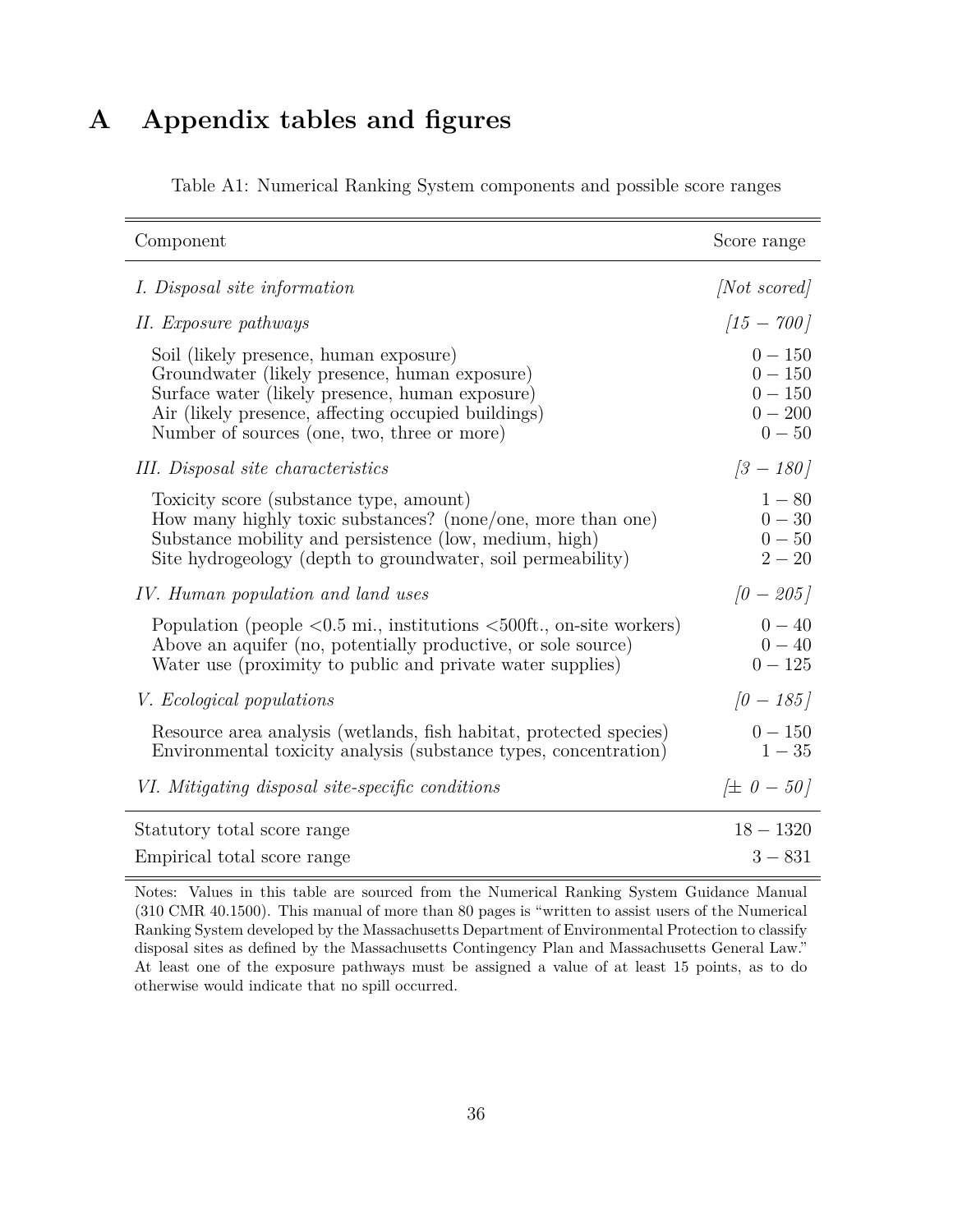

<span id="page-37-0"></span>Figure A1: Component contributions to total scores of sites in the Numerical Ranking System

Notes: Appendix Figure [A1](#page-37-0) plots stacked area regions for the four component sub-scores in the Numerical Ranking System, excluding the discretionary component VI (which can take values between  $+/- 50$  points). Note that, as depicted in Figure [1,](#page-24-0) there are very few sites with scores at the far right tail of the distribution.